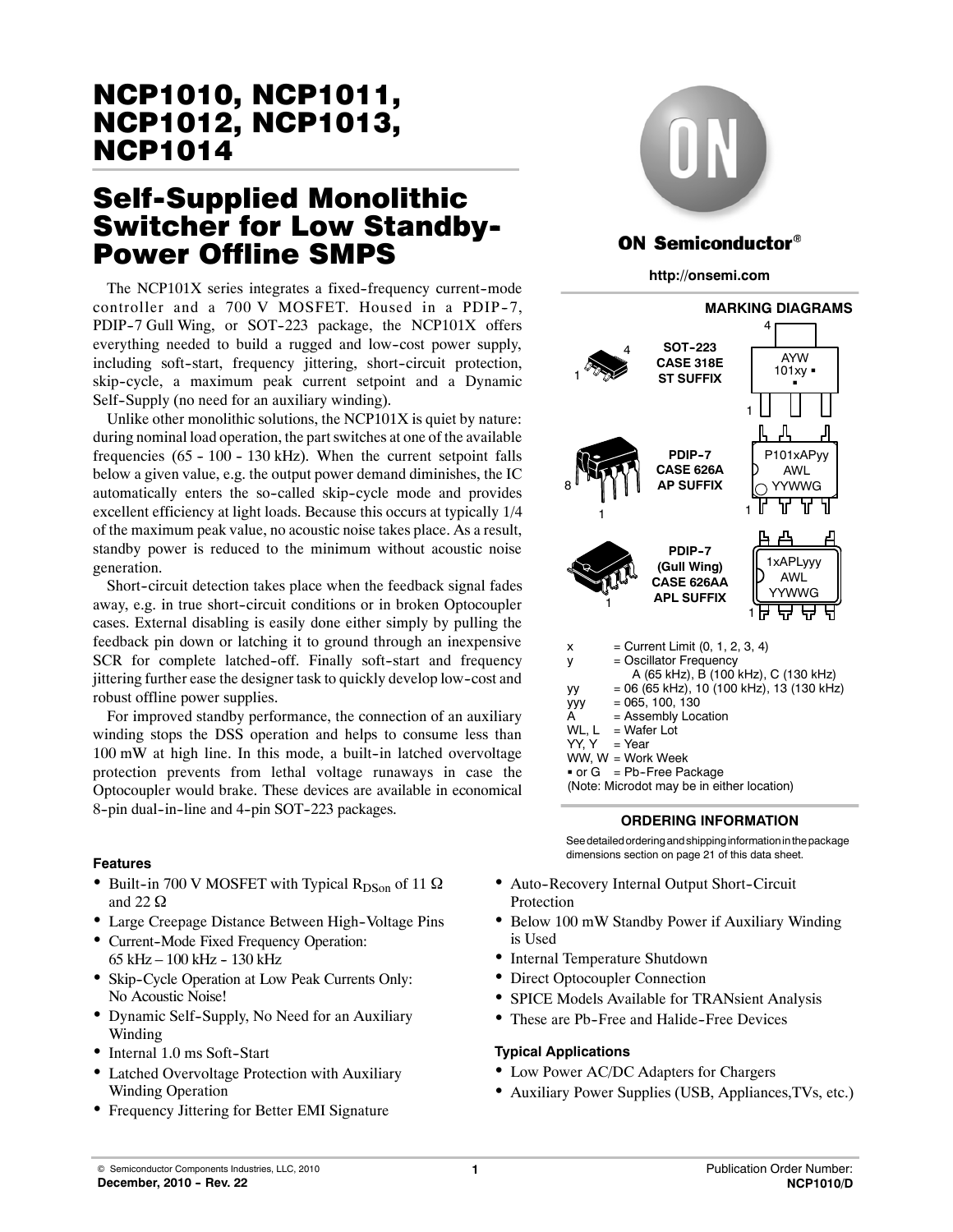### **PIN CONNECTIONS**



### **Indicative Maximum Output Power from NCP1014**

| $R_{DSon}$ - $lp$                      | <b>230 Vac</b> | 100 - 250 Vac |
|----------------------------------------|----------------|---------------|
| 11 $\Omega$ - 450 mA DSS               | 14 W           | 6.0 W         |
| 11 $\Omega$ - 450 mA Auxiliary Winding | 19 W           | 8.0 W         |

1. Informative values only, with: Tamb = 50°C, Fswitching = 65 kHz, circuit mounted on minimum copper area as recommended.



**Figure 1. Typical Application Example**

### **Quick Selection Table**

|                         |     | <b>NCP1010</b> |            |    | <b>NCP1011</b> |     |    | <b>NCP1012</b> |     |    | <b>NCP1013</b> |     | <b>NCP1014</b> |     |
|-------------------------|-----|----------------|------------|----|----------------|-----|----|----------------|-----|----|----------------|-----|----------------|-----|
| $R_{DSon}$ [ $\Omega$ ] | 22  |                |            |    |                |     |    |                |     |    |                |     |                |     |
| Ipeak [mA]              | 100 |                | 250<br>250 |    |                | 350 |    | 450            |     |    |                |     |                |     |
| Freq [kHz]              | 65  | 100            | 130        | 65 | 100            | 130 | 65 | 100            | 130 | 65 | 100            | 130 | 65             | 100 |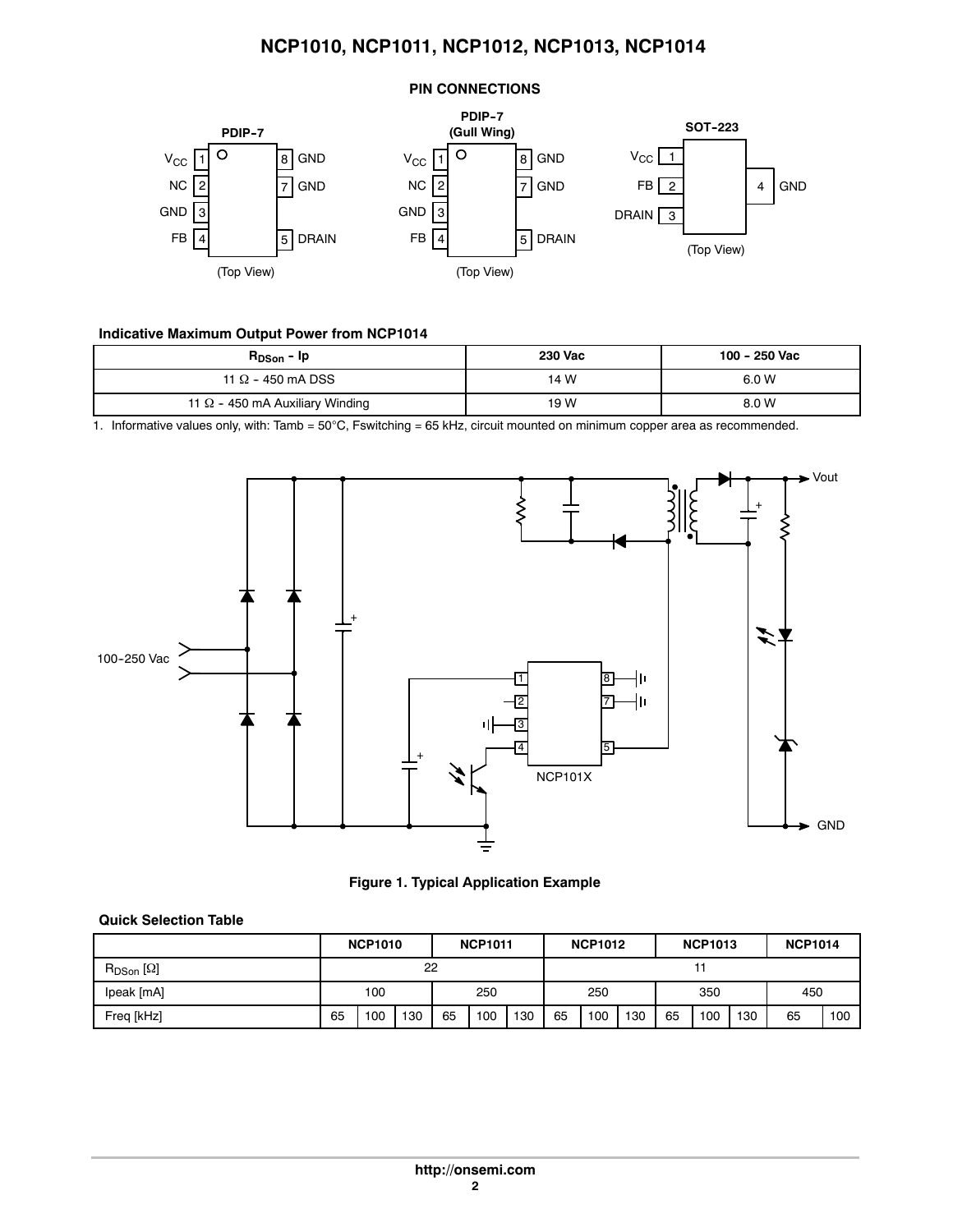### **PIN FUNCTION DESCRIPTION**

| Pin No.<br>(SOT-223) | Pin No.<br>$(PDIP-7,$<br>PDIP-7/Gull Wing) | <b>Pin Name</b> | <b>Function</b>               | <b>Description</b>                                                                                                                                                                                                                                                                                                                                         |
|----------------------|--------------------------------------------|-----------------|-------------------------------|------------------------------------------------------------------------------------------------------------------------------------------------------------------------------------------------------------------------------------------------------------------------------------------------------------------------------------------------------------|
|                      |                                            | $V_{\rm CC}$    | Powers the Internal Circuitry | This pin is connected to an external capacitor of typic-<br>ally 10 µF. The natural ripple superimposed on the<br>$V_{CC}$ participates to the frequency jittering. For im-<br>proved standby performance, an auxiliary $V_{CC}$ can be<br>connected to Pin 1. The $V_{CG}$ also includes an active<br>shunt which serves as an opto fail-safe protection. |
|                      | $\overline{2}$                             | NC.             |                               |                                                                                                                                                                                                                                                                                                                                                            |
|                      | 3                                          | <b>GND</b>      | The IC Ground                 |                                                                                                                                                                                                                                                                                                                                                            |
| 2                    | 4                                          | FB              | Feedback Signal Input         | By connecting an optocoupler to this pin, the peak<br>current setpoint is adjusted accordingly to the output<br>power demand.                                                                                                                                                                                                                              |
| 3                    | 5                                          | Drain           | <b>Drain Connection</b>       | The internal drain MOSFET connection.                                                                                                                                                                                                                                                                                                                      |
|                      |                                            |                 |                               |                                                                                                                                                                                                                                                                                                                                                            |
|                      |                                            | <b>GND</b>      | The IC Ground                 |                                                                                                                                                                                                                                                                                                                                                            |
| 4                    | 8                                          | <b>GND</b>      | The IC Ground                 |                                                                                                                                                                                                                                                                                                                                                            |



 $*$ Vclamp = VCC<sub>OFF</sub> + 200 mV (8.7 V Typical)

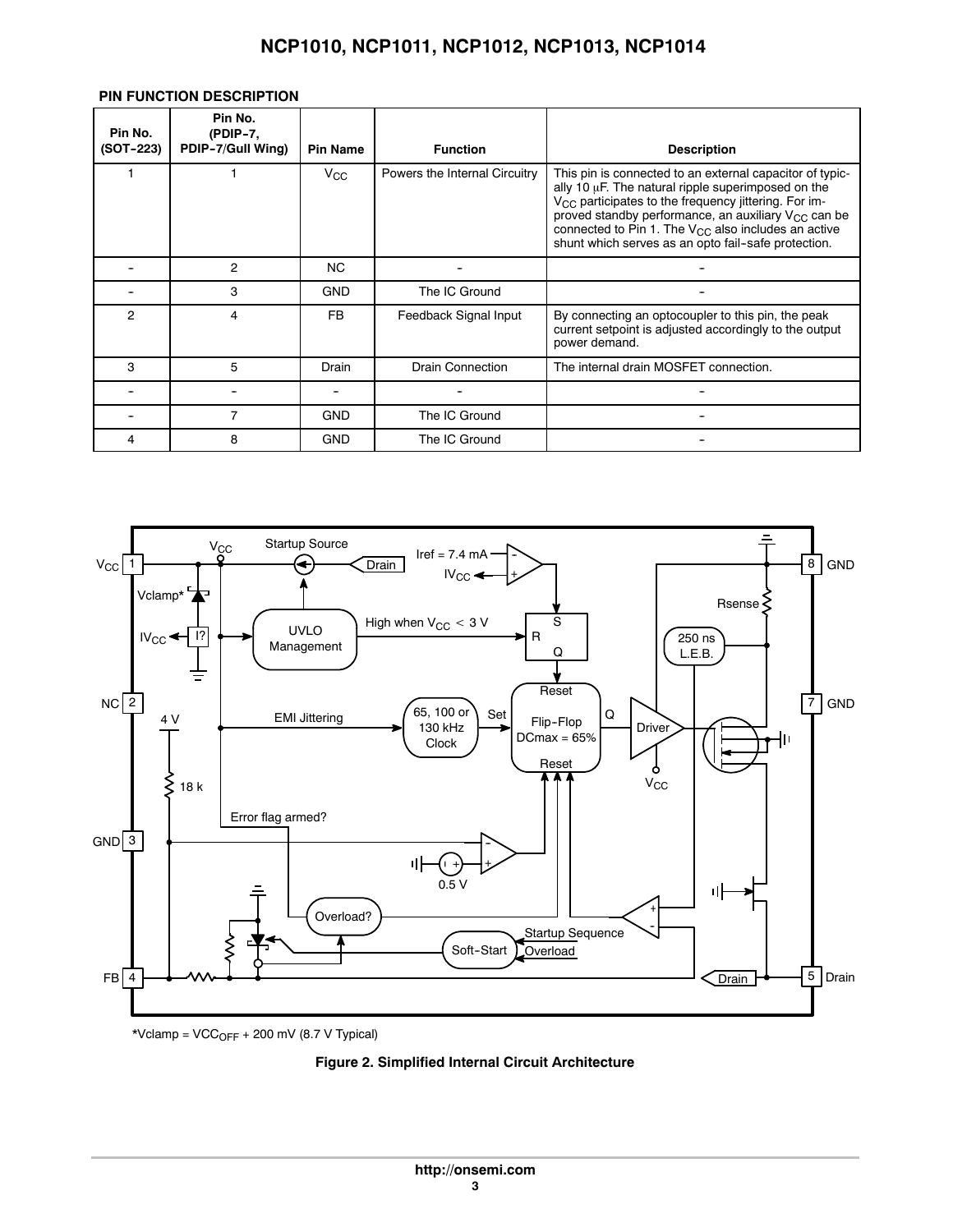### **MAXIMUM RATINGS**

| Rating                                                                                                                                                                                                                                                                                                                                                                                                                                                                                                                                                                             | Symbol                                                                                                                         | Value                                                 | Unit         |
|------------------------------------------------------------------------------------------------------------------------------------------------------------------------------------------------------------------------------------------------------------------------------------------------------------------------------------------------------------------------------------------------------------------------------------------------------------------------------------------------------------------------------------------------------------------------------------|--------------------------------------------------------------------------------------------------------------------------------|-------------------------------------------------------|--------------|
| Power Supply Voltage on all pins, except Pin 5 (Drain)                                                                                                                                                                                                                                                                                                                                                                                                                                                                                                                             | $V_{\rm CC}$                                                                                                                   | $-0.3$ to 10                                          | $\vee$       |
| Drain Voltage                                                                                                                                                                                                                                                                                                                                                                                                                                                                                                                                                                      | $\overline{\phantom{0}}$                                                                                                       | $-0.3$ to $700$                                       | $\vee$       |
| Drain Current Peak during Transformer Saturation<br>NCP1010/11<br>NCP1012/13/14                                                                                                                                                                                                                                                                                                                                                                                                                                                                                                    | $I_{DS(pk)}$                                                                                                                   | 550<br>1.0                                            | mA<br>A      |
| Maximum Current into Pin 1 when Activating the 8.7 V Active Clamp                                                                                                                                                                                                                                                                                                                                                                                                                                                                                                                  | $L$ $V_{CC}$                                                                                                                   | 15                                                    | mA           |
| <b>Thermal Characteristics</b><br>P Suffix. Case 626A<br>Junction-to-Lead<br>Junction-to-Air, 2.0 oz (70 µm) Printed Circuit Copper Clad<br>0.36 Sq. Inch (2.32 Sq. Cm)<br>1.0 Sq. Inch (6.45 Sq. Cm)<br>PL Suffix (Gull Wing), Case 626AA<br>Junction-to-Lead<br>Junction-to-Air, 2.0 oz (70 µm) Printed Circuit Copper Clad<br>0.36 Sq. Inch (2.32 Sq. Cm)<br>1.0 Sq. Inch (6.45 Sq. Cm)<br>ST Suffix, Plastic Package Case 318E<br>Junction-to-Lead<br>Junction-to-Air, 2.0 oz (70 µm) Printed Circuit Copper Clad<br>0.36 Sq. Inch (2.32 Sq. Cm)<br>1.0 Sq. Inch (6.45 Sq. Cm) | $R_{\theta JL}$<br>$R_{0,IA}$<br>$\mathsf{R}_{0,\mathsf{II}}$<br>$R_{\theta,JA}$<br>$R_{\theta JL}$<br>$R_{\theta, \text{JA}}$ | 9.0<br>77<br>60<br>11.9<br>92<br>71<br>14<br>74<br>55 | °C/W         |
| Maximum Junction Temperature                                                                                                                                                                                                                                                                                                                                                                                                                                                                                                                                                       | $T_{Jmax}$                                                                                                                     | 150                                                   | °C           |
| Storage Temperature Range                                                                                                                                                                                                                                                                                                                                                                                                                                                                                                                                                          | ۰                                                                                                                              | $-60$ to $+150$                                       | $^{\circ}$ C |
| ESD Capability, Human Body Model (All pins except HV)                                                                                                                                                                                                                                                                                                                                                                                                                                                                                                                              | -                                                                                                                              | 2.0                                                   | kV           |
| ESD Capability, Machine Model                                                                                                                                                                                                                                                                                                                                                                                                                                                                                                                                                      | $\overline{\phantom{0}}$                                                                                                       | 200                                                   | $\vee$       |

Stresses exceeding Maximum Ratings may damage the device. Maximum Ratings are stress ratings only. Functional operation above the Recommended Operating Conditions is not implied. Extended exposure to stresses above the Recommended Operating Conditions may affect device reliability.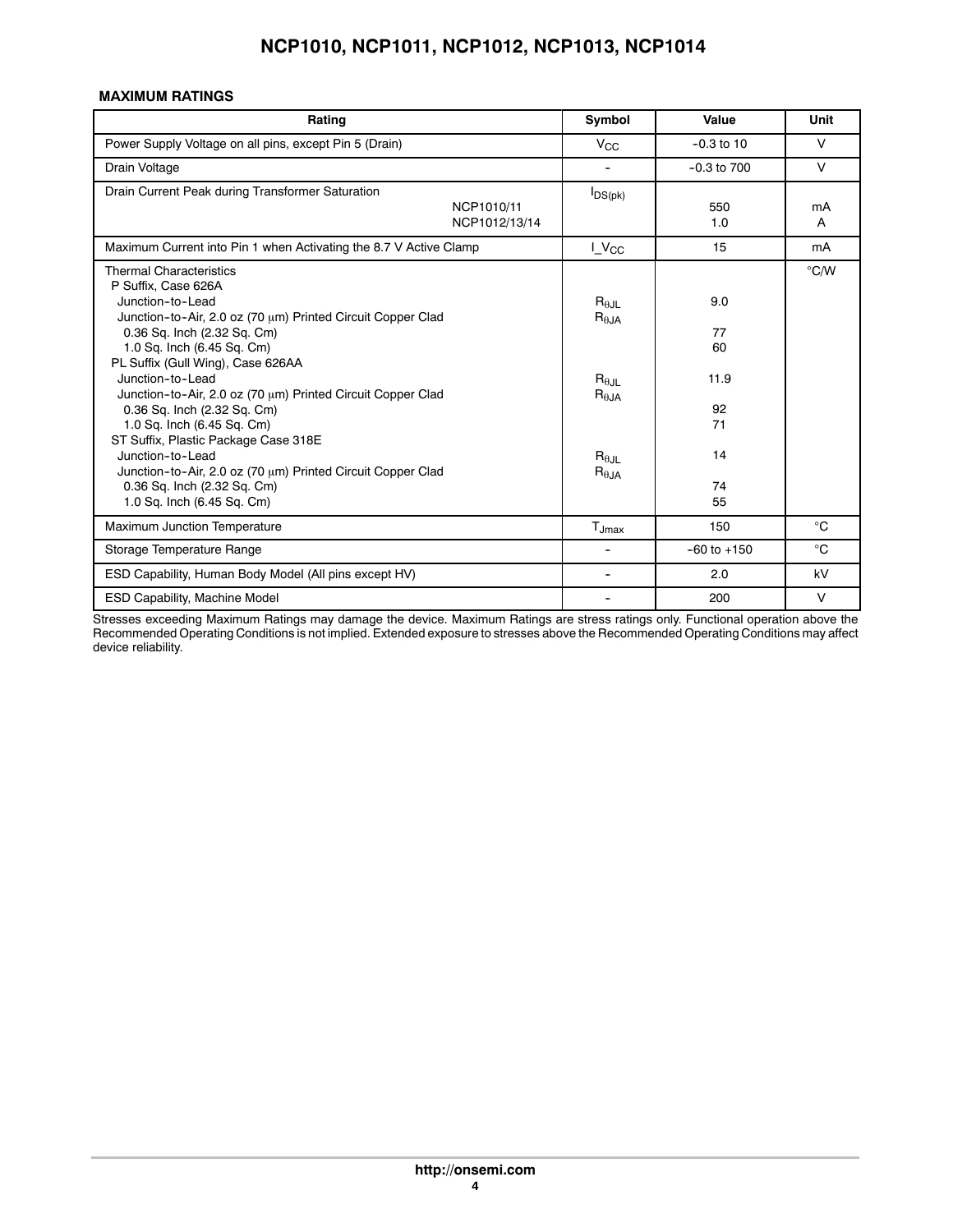**ELECTRICAL CHARACTERISTICS** (For typical values  $T_J = 25^{\circ}$ C, for min/max values  $T_J = -40^{\circ}$ C to +125°C, Max  $T_J = 150^{\circ}$ C,  $V_{\rm CC}$  = 8.0 V unless otherwise noted.)

| Rating                                                                                                                  | Pin | Symbol                     | Min                                 | <b>Typ</b>               | Max                      | Unit   |
|-------------------------------------------------------------------------------------------------------------------------|-----|----------------------------|-------------------------------------|--------------------------|--------------------------|--------|
| SUPPLY SECTION AND V <sub>CC</sub> MANAGEMENT                                                                           |     |                            |                                     |                          |                          |        |
| V <sub>CC</sub> Increasing Level at which the Current Source Turns-off                                                  | 1   | <b>VCC<sub>OFF</sub></b>   | 7.9                                 | 8.5                      | 9.1                      | V      |
| V <sub>CC</sub> Decreasing Level at which the Current Source Turns-on                                                   | 1   | VCC <sub>ON</sub>          | 6.9                                 | 7.5                      | 8.1                      | V      |
| Hysteresis between VCC <sub>OFF</sub> and VCC <sub>ON</sub>                                                             | 1   |                            | -                                   | 1.0                      |                          | $\vee$ |
| V <sub>CC</sub> Decreasing Level at which the Latch-off Phase Ends                                                      | 1   | VCC <sub>latch</sub>       | 4.4                                 | 4.7                      | 5.1                      | $\vee$ |
| V <sub>CC</sub> Decreasing Level at which the Internal Latch is Released                                                | 1   | <b>VCC<sub>reset</sub></b> | $\frac{1}{2}$                       | 3.0                      | -                        | $\vee$ |
| Internal IC Consumption, MOSFET Switching at 65 kHz (Note 2)                                                            | 1   | ICC1                       | $\overline{\phantom{a}}$            | 0.92                     | 1.1                      | mA     |
| Internal IC Consumption, MOSFET Switching at 100 kHz (Note 2)                                                           | 1   | ICC1                       | ۰                                   | 0.95                     | 1.15                     | mA     |
| Internal IC Consumption, MOSFET Switching at 130 kHz (Note 2)                                                           | 1   | ICC1                       | $\overline{\phantom{a}}$            | 0.98                     | 1.2                      | mA     |
| Internal IC Consumption, Latch-off Phase, $V_{CC} = 6.0 V$                                                              | 1   | ICC <sub>2</sub>           | $\qquad \qquad \qquad \blacksquare$ | 290                      | -                        | μA     |
| Active Zener Voltage Positive Offset to VCC <sub>OFF</sub>                                                              | 1   | Vclamp                     | 140                                 | 200                      | 300                      | mV     |
| Latch-off Current                                                                                                       | 1   | <b>ILatch</b>              |                                     |                          |                          | mA     |
| NCP1012/13/14<br>$0^{\circ}$ C < T <sub>J</sub> < 125 $^{\circ}$ C                                                      |     |                            | 6.3                                 | 7.4                      | 9.2                      |        |
| $-40^{\circ}$ C < T <sub>J</sub> < 125 $^{\circ}$ C<br>$0^{\circ}$ C < T <sub>.1</sub> < 125 $^{\circ}$ C<br>NCP1010/11 |     |                            | 5.8<br>5.8                          | 7.4<br>7.3               | 9.2<br>9.0               |        |
| $-40^{\circ}$ C < T <sub>J</sub> < 125°C                                                                                |     |                            | 5.3                                 | 7.3                      | 9.0                      |        |
| <b>POWER SWITCH CIRCUIT</b>                                                                                             |     |                            |                                     |                          |                          |        |
| Power Switch Circuit On-state Resistance                                                                                | 5   | $R_{DSon}$                 |                                     |                          |                          | Ω      |
| $NCP1012/13/14$ (ld = 50 mA)                                                                                            |     |                            |                                     |                          |                          |        |
| $T_J = 25^{\circ}C$                                                                                                     |     |                            |                                     | 11<br>19                 | 16<br>24                 |        |
| $T_{\rm J}$ = 125°C<br>$NCP1010/11$ (ld = 50 mA)                                                                        |     |                            |                                     |                          |                          |        |
| $T_{\rm J}$ = 25°C                                                                                                      |     |                            |                                     | 22                       | 35                       |        |
| $T_J = 125$ °C                                                                                                          |     |                            |                                     | 38                       | 50                       |        |
| Power Switch Circuit and Startup Breakdown Voltage                                                                      | 5   | <b>BVdss</b>               | 700                                 | $\overline{\phantom{a}}$ | $\overline{\phantom{0}}$ | $\vee$ |
| $(ID_{(off)} = 120 \mu A, T_J = 25^{\circ}C)$                                                                           |     |                            |                                     |                          |                          |        |
| Power Switch and Startup Breakdown Voltage Off-state Leakage Current                                                    | 5   | $I_{DS(OFF)}$              |                                     | 70                       | 120                      | μA     |
| $T_J = -40^{\circ}C$ (Vds = 650 V)<br>$T_{\rm J}$ = 25°C (Vds = 700 V)                                                  | 5   |                            |                                     | 50                       |                          |        |
| $T_J = 125^{\circ}C$ (Vds = 700 V)                                                                                      | 5   |                            | $\ddot{\phantom{0}}$                | 30                       | ۰                        |        |
| Switching Characteristics (RL = 50 $\Omega$ , Vds Set for Idrain = 0.7 x Ilim)                                          |     |                            |                                     |                          |                          | ns     |
| Turn-on Time (90%-10%)                                                                                                  | 5   | ton<br>toff                | $\ddot{\phantom{1}}$                | 20<br>10                 | $\ddot{\phantom{1}}$     |        |
| Turn-off Time (10%-90%)                                                                                                 | 5   |                            |                                     |                          |                          |        |
| <b>INTERNAL STARTUP CURRENT SOURCE</b>                                                                                  |     |                            |                                     |                          |                          |        |
| High-voltage Current Source, $V_{CC} = 8.0 V$<br>NCP1012/13/14<br>$0^{\circ}$ C < T <sub>.1</sub> < 125 $^{\circ}$ C    | 1   | IC <sub>1</sub>            | 5.0                                 | 8.0                      | 10                       | mA     |
| $-40^{\circ}$ C < T <sub>J</sub> < 125 $^{\circ}$ C                                                                     |     |                            | 5.0                                 | 8.0                      | 11                       |        |
| NCP1010/11<br>$0^{\circ}$ C < T <sub>J</sub> < 125 $^{\circ}$ C                                                         |     |                            | 5.0                                 | 8.0                      | 10.3                     |        |
| $-40^{\circ}$ C < T <sub>J</sub> < 125 $^{\circ}$ C                                                                     |     |                            | 5.0                                 | 8.0                      | 11.5                     |        |
| High-voltage Current Source, $V_{CC} = 0$                                                                               | 1   | IC <sub>2</sub>            |                                     | 10                       |                          | mA     |
| <b>CURRENT COMPARATOR</b> $T_J = 25^{\circ}$ C (Note 2)                                                                 |     |                            |                                     |                          |                          |        |
| Maximum Internal Current Setpoint, NCP1010 (Note 3)                                                                     | 5   | Ipeak (22)                 | 90                                  | 100                      | 110                      | mA     |
| Maximum Internal Current Setpoint, NCP1011 (Note 3)                                                                     | 5   | Ipeak (22)                 | 225                                 | 250                      | 275                      | mA     |
| Maximum Internal Current Setpoint, NCP1012 (Note 3)                                                                     | 5   | Ipeak (11)                 | 225                                 | 250                      | 275                      | mA     |
| Maximum Internal Current Setpoint, NCP1013 (Note 3)                                                                     | 5   | Ipeak (11)                 | 315                                 | 350                      | 385                      | mA     |
| Maximum Internal Current Setpoint, NCP1014 (Note 3)                                                                     | 5   | Ipeak (11)                 | 405                                 | 450                      | 495                      | mA     |
| Default Internal Current Setpoint for Skip-Cycle Operation, Percentage of<br>Max Ip                                     |     | <b>ILskip</b>              |                                     | 25                       |                          | $\%$   |
| Propagation Delay from Current Detection to Drain OFF State                                                             | -   | T <sub>DEL</sub>           | -                                   | 125                      |                          | ns     |
| Leading Edge Blanking Duration                                                                                          | -   | T <sub>LEB</sub>           | $\overline{\phantom{a}}$            | 250                      | $\overline{\phantom{a}}$ | ns     |
|                                                                                                                         |     |                            |                                     |                          |                          |        |

2. See characterization curves for temperature evolution.

3. Adjust di/dt to reach Ipeak in  $3.2 \mu sec$ .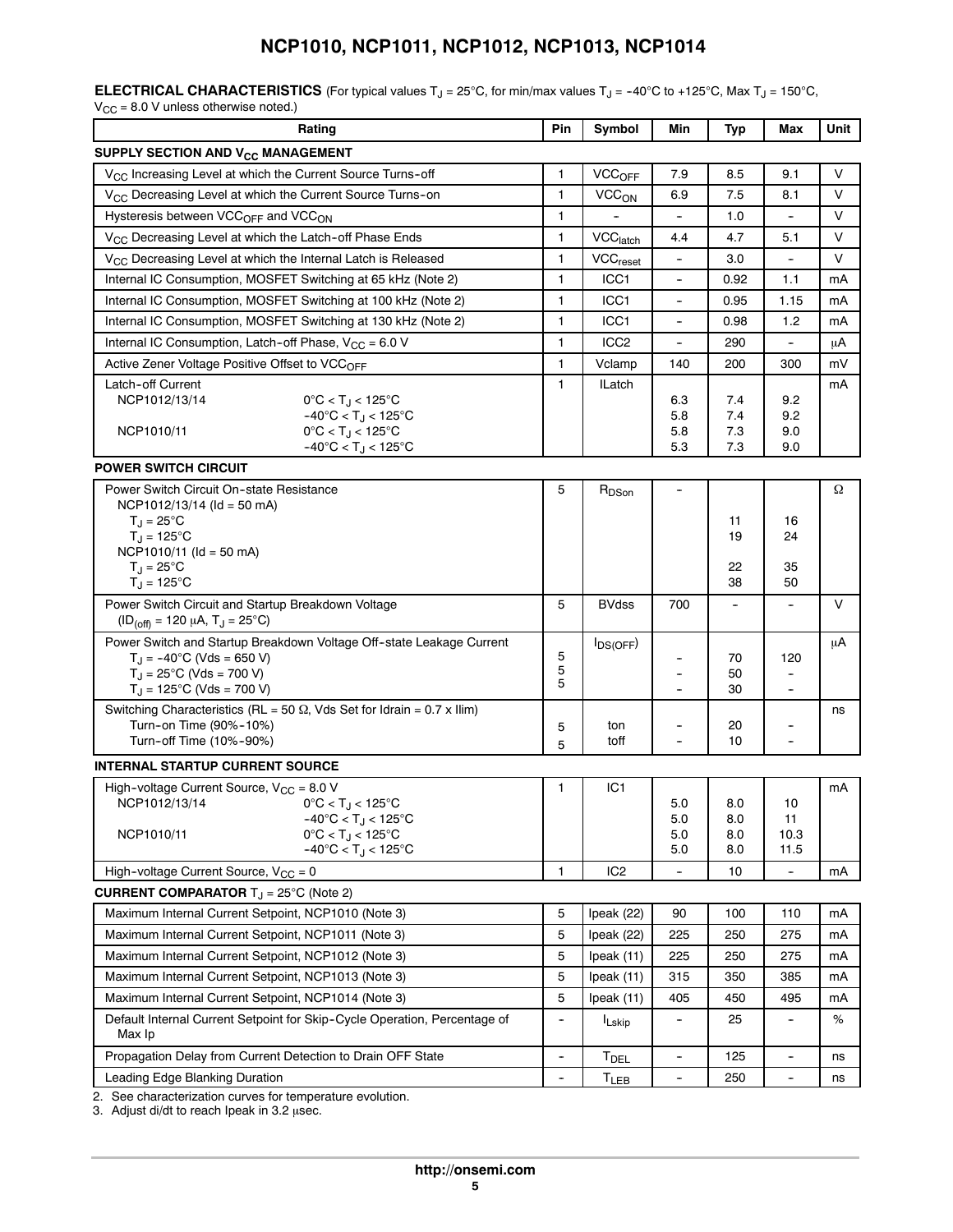| <b>ELECTRICAL CHARACTERISTICS</b> (continued) (For typical values $T_J = 25^{\circ}C$ , for min/max values $T_J = -40^{\circ}C$ to +125°C, |  |  |
|--------------------------------------------------------------------------------------------------------------------------------------------|--|--|
| Max T <sub>J</sub> = 150°C, $V_{CC}$ = 8.0 V unless otherwise noted.)                                                                      |  |  |

| Rating                                                                   | <b>Pin</b> | Symbol              | Min | Typ   | Max | Unit         |
|--------------------------------------------------------------------------|------------|---------------------|-----|-------|-----|--------------|
| <b>INTERNAL OSCILLATOR</b>                                               |            |                     |     |       |     |              |
| Oscillation Frequency, 65 kHz Version, $T_{\rm J}$ = 25°C (Note 4)       | -          | fosc                | 59  | 65    | 71  | kHz          |
| Oscillation Frequency, 100 kHz Version, T <sub>J</sub> = 25°C (Note 4)   | -          | tosc                | 90  | 100   | 110 | kHz          |
| Oscillation Frequency, 130 kHz Version, $T_{\rm J}$ = 25°C (Note 4)      |            | tosc                | 117 | 130   | 143 | kHz          |
| Frequency Dithering Compared to Switching Frequency<br>(with active DSS) |            | <sup>T</sup> dither |     | ± 3.3 |     | %            |
| Maximum Duty-cycle                                                       | -          | Dmax                | 62  | 67    | 72  | %            |
| <b>FEEDBACK SECTION</b>                                                  |            |                     |     |       |     |              |
| Internal Pull-up Resistor                                                | 4          | Rup                 |     | 18    |     | kΩ           |
| Internal Soft-Start (Guaranteed by Design)                               | -          | Tss                 |     | 1.0   | ۰   | ms           |
| <b>SKIP-CYCLE GENERATION</b>                                             |            |                     |     |       |     |              |
| Default Skip Mode Level on FB Pin                                        | 4          | Vskip               |     | 0.5   |     | V            |
| TEMPERATURE MANAGEMENT                                                   |            |                     |     |       |     |              |
| Temperature Shutdown                                                     |            | <b>TSD</b>          | 140 | 150   | 160 | $^{\circ}$ C |
| Hysteresis in Shutdown                                                   | ۰          | -                   | ۰   | 50    | -   | $^{\circ}C$  |

4. See characterization curves for temperature evolution.



### **TYPICAL CHARACTERISTICS**

**http://onsemi.com**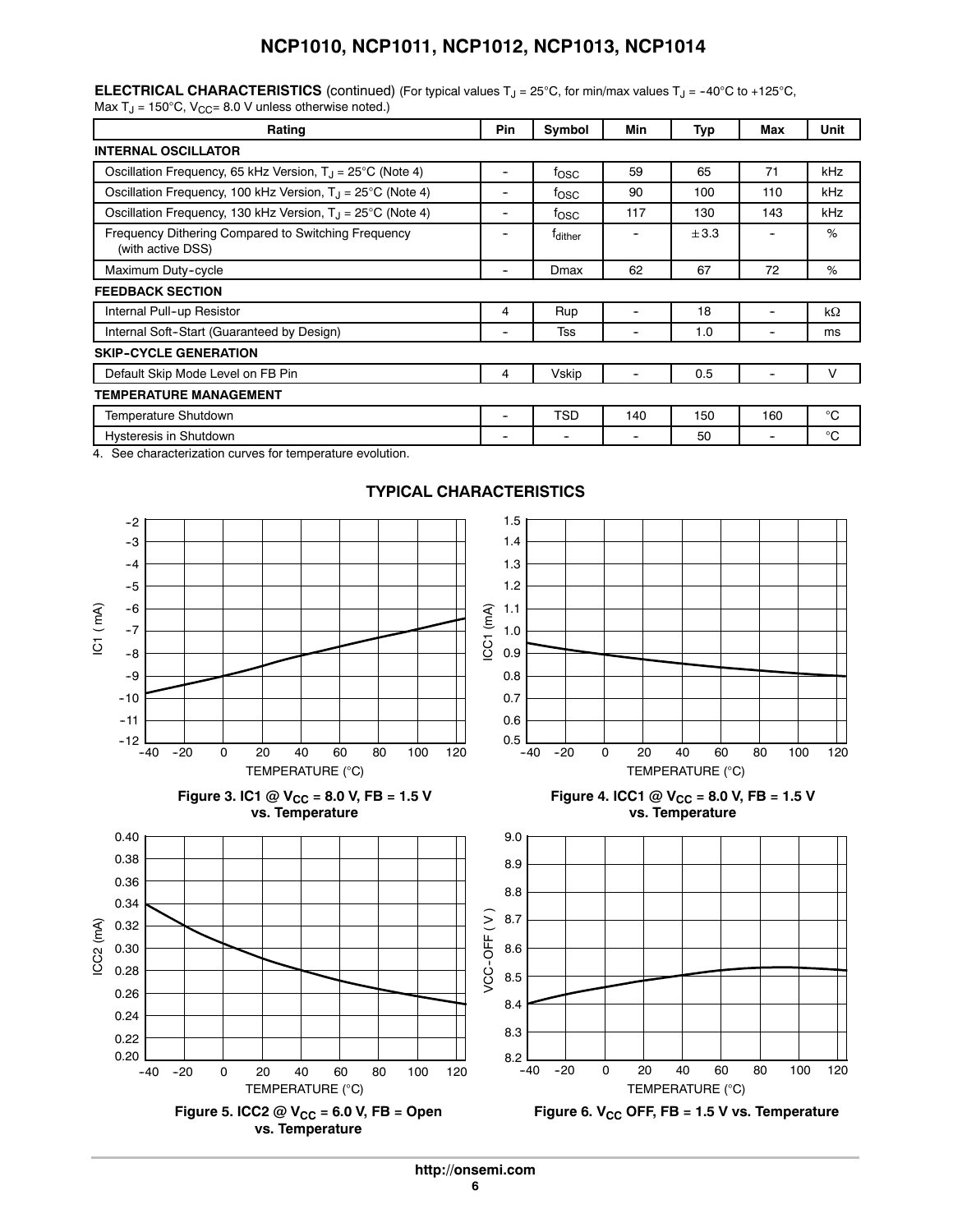

### **TYPICAL CHARACTERISTICS**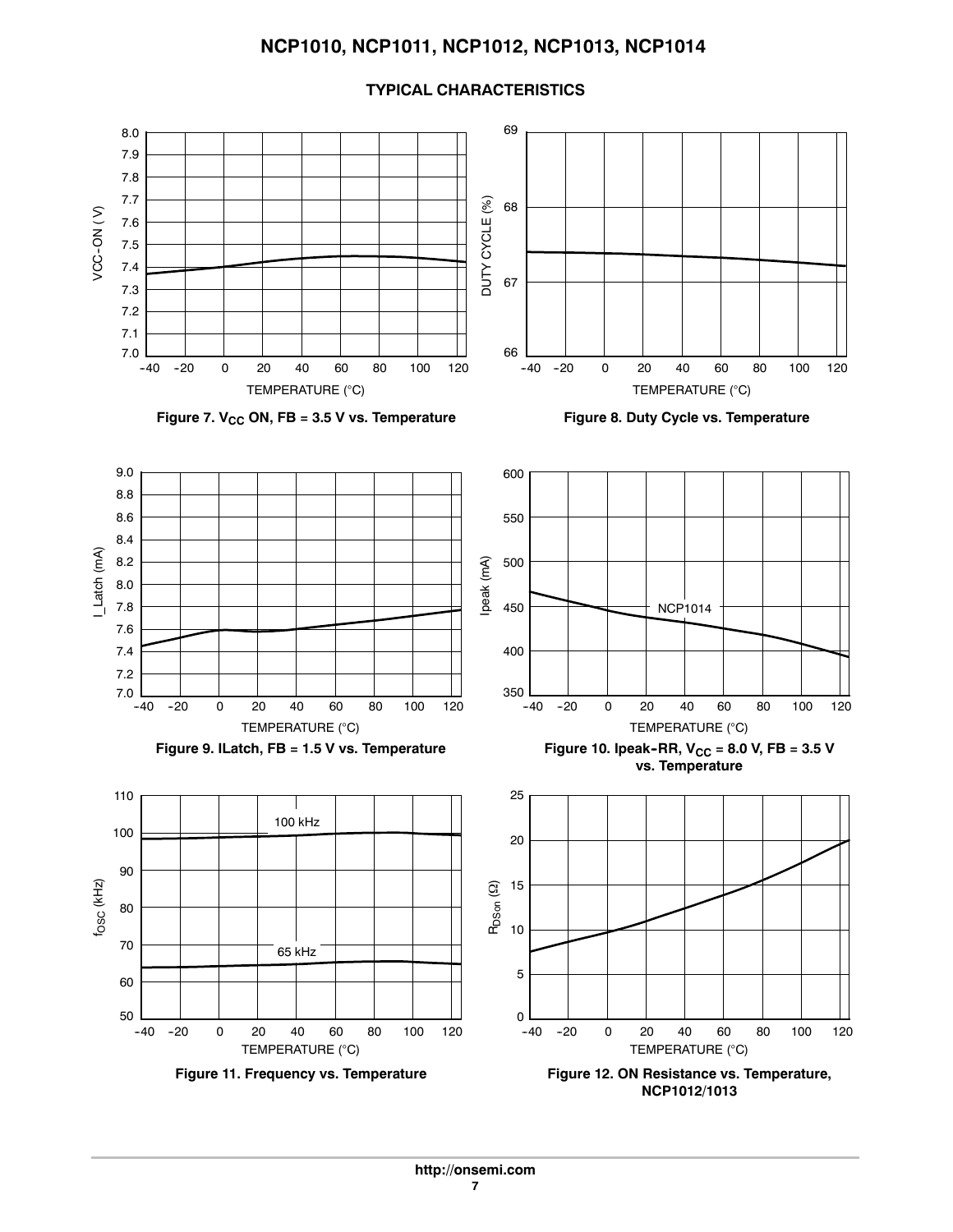# **APPLICATION INFORMATION**

### **Introduction**

The NCP101X offers a complete current-mode control solution (actually an enhanced NCP1200 controller section) together with a high--voltage power MOSFET in a monolithic structure. The component integrates everything needed to build a rugged and low-cost Switch-Mode Power Supply (SMPS) featuring low standby power. The Quick Selection Table on Page 2, details the differences between references, mainly peak current setpoints and operating frequency.

**No need for an auxiliary winding:** ON Semiconductor Very High Voltage Integrated Circuit technology lets you supply the IC directly from the high-voltage DC rail. We call it Dynamic Self-Supply (DSS). This solution simplifies the transformer design and ensures a better control of the SMPS in difficult output conditions, e.g. constant current operations. However, for improved standby performance, an auxiliary winding can be connected to the  $V_{CC}$  pin to disable the DSS operation.

**Short-circuit protection:** By permanently monitoring the feedback line activity, the IC is able to detect the presence of a short-circuit, immediately reducing the output power for a total system protection. Once the short has disappeared, the controller resumes and goes back to normal operation.

**Fail--safe optocoupler and OVP:** When an auxiliary winding is connected to the  $V_{CC}$  pin, the device stops its internal Dynamic Self-Supply and takes its operating power from the auxiliary winding. A 8.7 V active clamp is connected between  $V_{CC}$  and ground. In case the current injected in this clamp exceeds a level of 7.4 mA (typical), the controller immediately latches off and stays in this position until  $V_{CC}$  cycles down to 3.0 V (e.g. unplugging the converter from the wall). By adjusting a limiting resistor in series with the  $V_{CC}$  terminal, it becomes possible to implement an overvoltage protection function, latching off the circuit in case of broken optocoupler or feedback loop problems.

Low standby-power: If SMPS naturally exhibits a good efficiency at nominal load, it begins to be less efficient when the output power demand diminishes.By skipping unneeded switching cycles, the NCP101X drastically reduces the power wasted during light load conditions. An auxiliary winding can further help decreasing the standby power to extremely low levels by invalidating the DSS operation. Typical measurements show results below 80 mW @ 230 Vac for a typical 7.0 W universal power supply.

**No acoustic noise while operating:** Instead of skipping cycles at high peak currents, the NCP101X waits until the peak current demand falls below a fixed 1/4 of the maximum limit. As a result, cycle skipping can take place without having a singing transformer ... You can thus select cheap magnetic components free of noise problems.

**SPICE model:** A dedicated model to run transient cycle-by-cycle simulations is available but also an averaged version to help close the loop. Ready-to-use templates can be downloaded in OrCAD's PSpice, and INTUSOFT's IsSpice4 from ON Semiconductor web site, NCP101X related section.

### **Dynamic Self--Supply**

When the power supply is first powered from the mains outlet, the internal current source (typically 8.0 mA) is biased and charges up the  $V_{CC}$  capacitor from the drain pin. Once the voltage on this  $V_{CC}$  capacitor reaches the VCC<sub>OFF</sub> level (typically 8.5 V), the current source turns off and pulses are delivered by the output stage: the circuit is awake and activates the power MOSFET. Figure 13 details the internal circuitry.



**Figure 13. The Current Source Regulates V<sub>CC</sub> by Introducing a Ripple**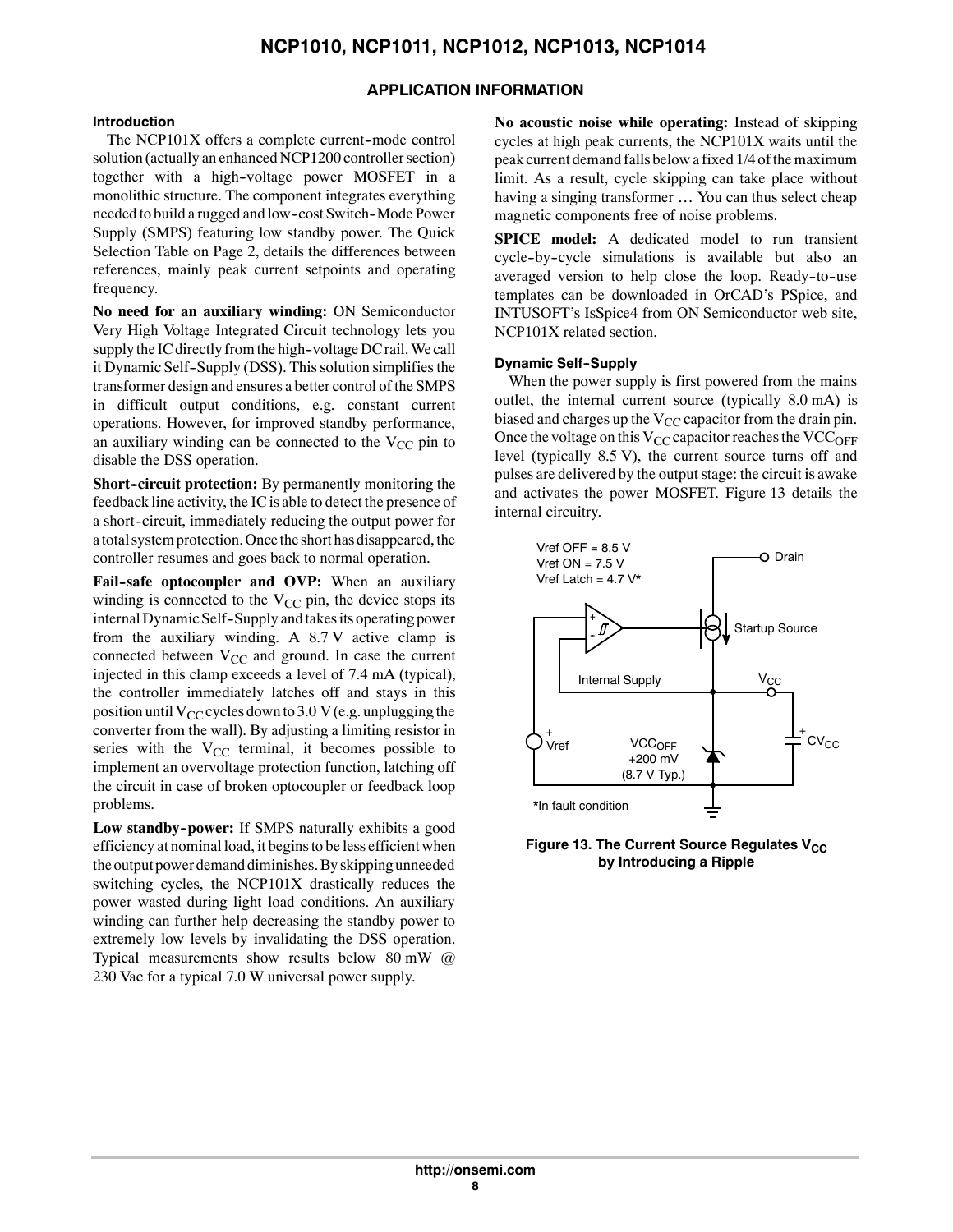

Figure 14. The Charge/Discharge Cycle Over a 10 µF V<sub>CC</sub> Capacitor

The protection burst duty-cycle can easily be computed through the various timing events as portrayed by Figure 16.

Being loaded by the circuit consumption, the voltage on the  $V_{CC}$  capacitor goes down. When the DSS controller detects that V<sub>CC</sub> has reached 7.5 V (VCC<sub>ON</sub>), it activates the internal current source to bring  $V_{CC}$  toward 8.5 V and stops again: a cycle takes place whose low frequency depends on the  $V_{CC}$  capacitor and the IC consumption. A 1.0 V ripple takes place on the  $V_{CC}$  pin whose average value equals  $(VCC<sub>OFF</sub> + VCC<sub>ON</sub>)/2$ . Figure 14 portrays a typical operation of the DSS.

As one can see, the  $V_{CC}$  capacitor shall be dimensioned to offer an adequate startup time, i.e. ensure regulation is reached before  $V_{CC}$  crosses 7.5 V (otherwise the part enters the fault condition mode). If we know that  $\Delta V = 1.0 V$ and ICC1 (max) is 1.1 mA (for instance we selected an 11  $\Omega$ device switching at 65 kHz), then the  $V_{CC}$  capacitor can be calculated using:  $C \geq \frac{\text{ICC1} \cdot \text{tstartup}}{\Delta V}$  (eq. 1). Let's suppose that the SMPS needs 10 ms to startup, then we will calculate C to offer a 15 ms period. As a result, C should be greater than 20  $\mu$ F thus the selection of a 33  $\mu$ F/16 V capacitor is appropriate.

#### **Short Circuit Protection**

The internal protection circuitry involves a patented arrangement that permanently monitors the assertion of an internal error flag. This error flag is, in fact, a signal that instructs the controller that the internal maximum peak current limit is reached. This naturally occurs during the startup period (Vout is not stabilized to the target value) or when the optocoupler LED is no longer biased, e.g. in a short-circuit condition or when the feedback network is broken. When the DSS normally operates, the logic checks

for the presence of the error flag every time  $V_{CC}$  crosses  $VCC<sub>ON</sub>$ . If the error flag is low (peak limit not active) then the IC works normally. If the error signal is active, then the NCP101X immediately stops the output pulses, reduces its internal current consumption and does not allow the startup source to activate:  $V_{CC}$  drops toward ground until it reaches the so-called latch-off level, where the current source activates again to attempt a new restart. When the error is gone, the IC automatically resumes its operation. If the default is still there, the IC pulses during 8.5 V down to 7.5 V and enters a new latch-off phase. The resulting burst operation guarantees a low average power dissipation and lets the SMPS sustain a permanent short-circuit. Figure 15 shows the corresponding diagram.



**Figure 15. Simplified NCP101X Short-Circuit Detection Circuitry**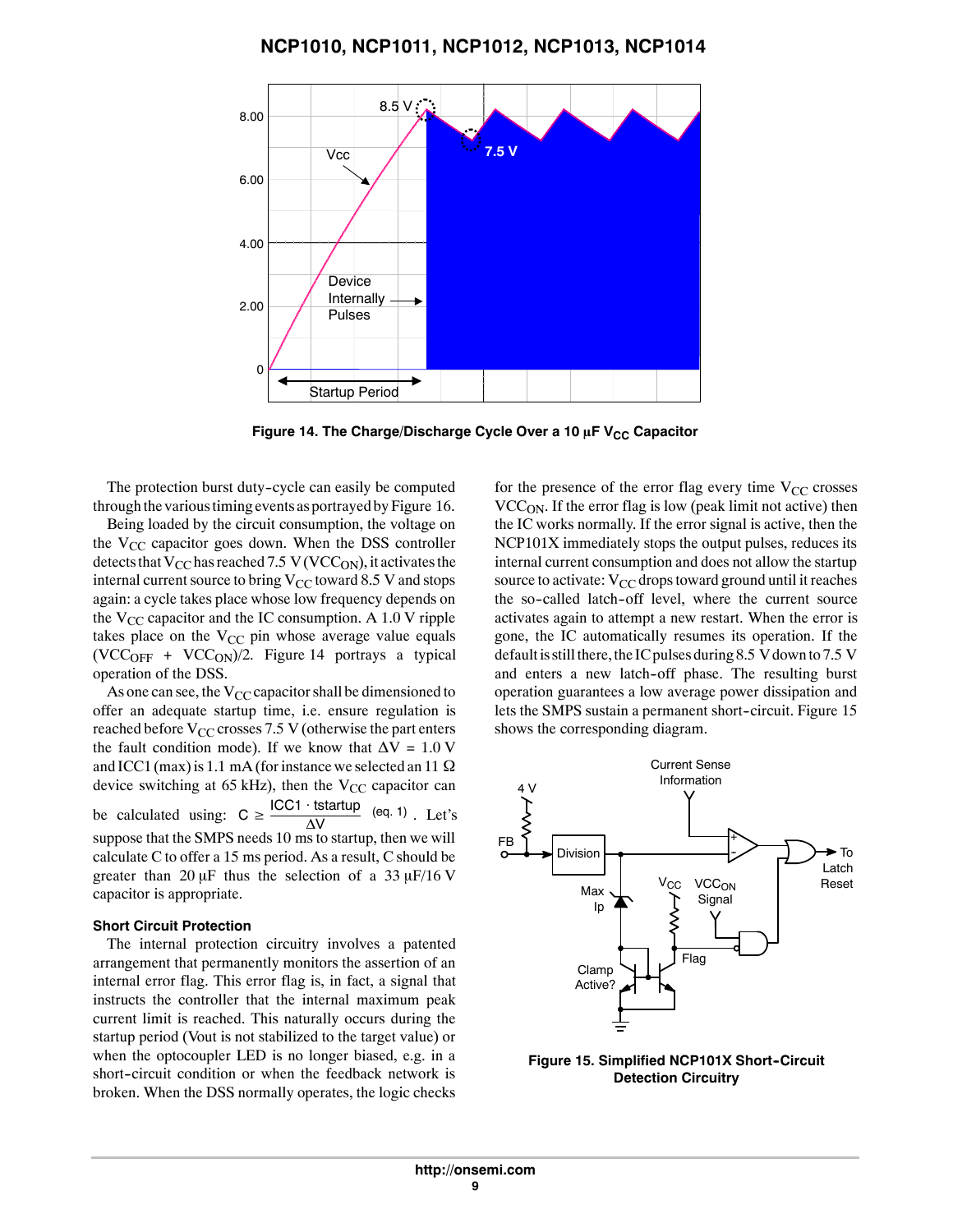

**Figure 16. NCP101X Facing a Fault Condition (Vin = 150 Vdc)**

The rising slope from the latch-off level up to  $8.5$  V is expressed by: Tstart =  $\frac{\Delta V1 \cdot C}{|C1|}$ . The time during which the IC actually pulses is given by  $\tan \frac{\Delta V2 \cdot C}{\text{ICC1}}$ . Finally, the latch-off time can be derived using the same formula topology: TLatch =  $\frac{\Delta V3 \cdot C}{\text{ICC2}}$ . From these three definitions, the burst duty-cycle can be computed:  $dc = \frac{Tsw}{Tstat + Tsw + TLatch}$  (eq. 2).  $\text{dc} = \frac{\Delta V2}{1004 \left(\frac{\Delta V^2}{V}\right)^2}$  $\frac{\Delta VZ}{\text{ICC1} + (\frac{\Delta VZ}{\text{ICC1}} + \frac{\Delta V1}{\text{OC1}} + \frac{\Delta V3}{\text{ICC2}})}$  (eq. 3). Feeding the equation with values extracted from the parameter section

gives a typical duty-cycle of  $13\%$ , precluding any lethal thermal runaway while in a fault condition.

#### **DSS Internal Dissipation**

The Dynamic Self-Supplied pulls energy out from the drain pin. In Flyback-based converters, this drain level can easily go above 600 V peak and thus increase the stress on the DSS startup source. However, the drain voltage evolves with time and its period is small compared to that of the DSS. As a result, the averaged dissipation, excluding capacitivelosses, can be derived by:  $PDSS = ICC1 \cdot \langle Vds(t) \rangle$ . (eq. 4). Figure 17 portrays a typical drain-ground waveshape where leakage effects have been removed.



**Figure 17. A typical drain-ground waveshape where leakage effects are not accounted for.**

By looking at Figure 17, the average result can easily be derived by additive square area calculation:

$$
\langle Vds(t) \rangle = V\text{in} \cdot (1-d) + V\text{r} \cdot \frac{\text{toff}}{\text{Tsw}} \qquad \text{(eq. 5)}
$$

By developing Equation 5, we obtain:

$$
\langle Vds(t) \rangle = V\sin - V\sin \cdot \frac{\tan}{Tsw} + Vr \cdot \frac{\text{toff}}{Tsw} \quad \text{(eq. 6)}
$$

toff can be expressed by: toff =  $lp \cdot \frac{Lp}{Vr}$  (eq. 7) where ton can be evaluated by: ton =  $lp \cdot \frac{Lp}{Vin}$  (eq. 8).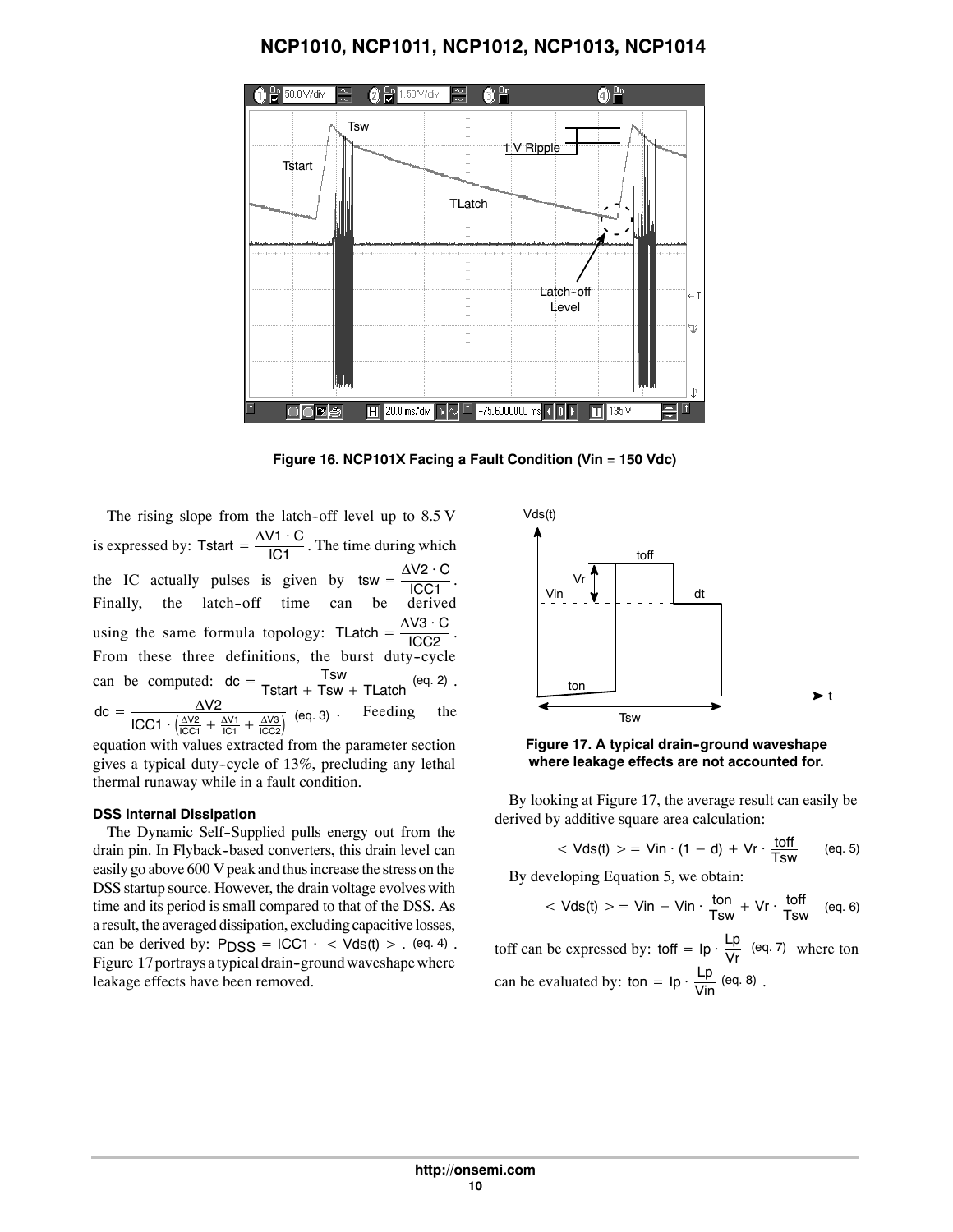Plugging Equations 7 and 8 into Equation 6 leads to  $\langle \nabla \cdot \nabla \cdot \nabla \cdot \nabla \cdot \nabla \cdot \nabla \cdot \nabla \cdot \nabla \cdot \nabla \cdot \nabla \cdot \nabla \cdot \nabla \cdot \nabla \cdot \nabla \cdot \nabla \cdot \nabla \cdot \nabla \cdot \nabla \cdot \nabla \cdot \nabla \cdot \nabla \cdot \nabla \cdot \nabla \cdot \nabla \cdot \nabla \cdot \nabla \cdot \nabla \cdot \nabla \cdot \nabla \cdot \nabla \cdot \nabla \cdot \nabla \cdot \nabla \cdot \nabla \cdot \nabla \cdot \nabla \cdot \n$ 

The worse case occurs at high line, when Vin equals 370 Vdc. With ICC1 =  $1.1 \text{ mA}$  (65 kHz version), we can expect a DSS dissipation around 407 mW. If you select a higher switching frequency version, the ICC1 increases and it is likely that the DSS consumption exceeds that number. In that case, we recommend to add an auxiliary winding in order to offer more dissipation room to the power MOSFET.

Please read application note AND8125/D, "Evaluating the Power Capability of the NCP101X Members" to help in selecting the right part/configuration for your application.

### **Lowering the Standby Power with an Auxiliary Winding**

The DSS operation can bother the designer when its dissipation is too high and extremely low standby power is a must. In both cases, one can connect an auxiliary winding to disable the self--supply. The current source then ensures the startup sequence only and stays in the off state as long as  $V_{CC}$  does not drop below  $VCC_{ON}$  or 7.5 V. Figure 18 shows that the insertion of a resistor (Rlimit) between the auxiliary DC level and the  $V_{CC}$  pin is mandatory to not damage the internal 8.7 V active Zener diode during an overshoot for instance (absolute maximum current is 15 mA) and to implement the fail-safe optocoupler protection as offered by the active clamp. Please note that there cannot be bad interaction between the clamping voltage of the internal Zener and  $\text{VCC}_{\text{OFF}}$  since this clamping voltage is actually built on top of VCC<sub>OFF</sub> with a fixed amount of offset (200 mV typical).

Self--supplying controllers in extremely low standby applications often puzzles the designer. Actually, if a SMPS operated at nominal load can deliver an auxiliary voltage of an arbitrary 16 V (Vnom), this voltage can drop to below 10 V (Vstby) when entering standby. This is because the recurrence of the switching pulses expands so much that the low frequency refueling rate of the  $V_{CC}$  capacitor is not enough to keep a constant auxiliary voltage. Figure 19 portrays a typical scope shot of a SMPS entering deep standby (output unloaded). So care must be taken when calculating Rlimit 1) to not trigger the  $V_{CC}$  over current latch [by injecting 6.3 mA (min. value) into the active clamp] in normal operation but 2) not to drop too much voltage over Rlimit when entering standby. Otherwise the DSS could reactivate and the standby performance would degrade. We are thus able to bound Rlimit between two equations:

$$
\frac{\text{Vnom} - \text{Vclamp}}{\text{ltrip}} \leq \text{Rlimit} \leq \frac{\text{Vstby} - \text{VCCON}}{\text{ICC1}} \quad \text{(eq. 10)}
$$

Where:

**Vnom** is the auxiliary voltage at nominal load.

**Vstdby** is the auxiliary voltage when standby is entered.

**Itrip** is the current corresponding to the nominal operation. It must be selected to avoid false tripping in overshoot conditions.

**ICC1** is the controller consumption. This number slightly decreases compared to ICC1 from the spec since the part in standby almost does not switch.

**VCC<sub>ON</sub>** is the level above which Vaux must be maintained to keep the DSS in the OFF mode. It is good to shoot around 8.0 V in order to offer an adequate design margin, e.g. to not reactivate the startup source (which is not a problem in itself if low standby power does not matter).

Since Rlimit shall not bother the controller in standby, e.g. keep Vaux to around  $8.0 \text{ V}$  (as selected above), we purposely select a Vnom well above this value. As explained before, experience shows that a 40% decrease can be seen on auxiliary windings from nominal operation down to standby mode. Let's select a nominal auxiliary winding of 20 V to offer sufficient margin regarding 8.0 V when in standby (Rlimit also drops voltage in standby...). Plugging the values in Equation 10 gives the limits within which Rlimit shall be selected:

$$
\frac{20 - 8.7}{6.3 \text{ m}} \le \text{Rlimit} \le \frac{12 - 8}{1.1 \text{ m}}, \text{that is to say:}
$$
  
1.8 k < Rlimit < 3.6 k (eq. 11)

If we design a power supply delivering 12 V, then the ratio between auxiliary and power must be:  $12/20 = 0.6$ . The OVP latch will activate when the clamp current exceeds 6.3 mA. This will occur when Vaux increases to:  $8.7 V + 1.8 k x$  $(6.4m + 1.1m) = 22.2 V$  for the first boundary or  $8.7 V +$  $3.6$  k x  $(6.4m + 1.1m) = 35.7$  V for second boundary. On the power output, it will respectively give  $22.2 \times 0.6 = 13.3 \text{ V}$ and  $35.7 \times 0.6 = 21.4$  V. As one can see, tweaking the Rlimit value will allow the selection of a given overvoltage output level. Theoretically predicting the auxiliary drop from nominal to standby is an almost impossible exercise since many parameters are involved, including the converter time constants. Fine tuning of Rlimit thus requires a few iterations and experiments on a breadboard to check Vaux variations but also output voltage excursion in fault. Once properly adjusted, the fail--safe protection will preclude any lethal voltage runaways in case a problem would occur in the feedback loop.

When an OVP occurs, all switching pulses are permanently disabled, the output voltage thus drops to zero. The  $V_{CC}$  cycles up and down between 8.5–4.7 V and stays in this state until the user unplugs the power supply and forces  $V_{CC}$  to drop below 3.0 V (VCC<sub>reset</sub>). Below this value, the internal OVP latch is reset and when the high voltage is reapplied, a new startup sequence can take place in an attempt to restart the converter.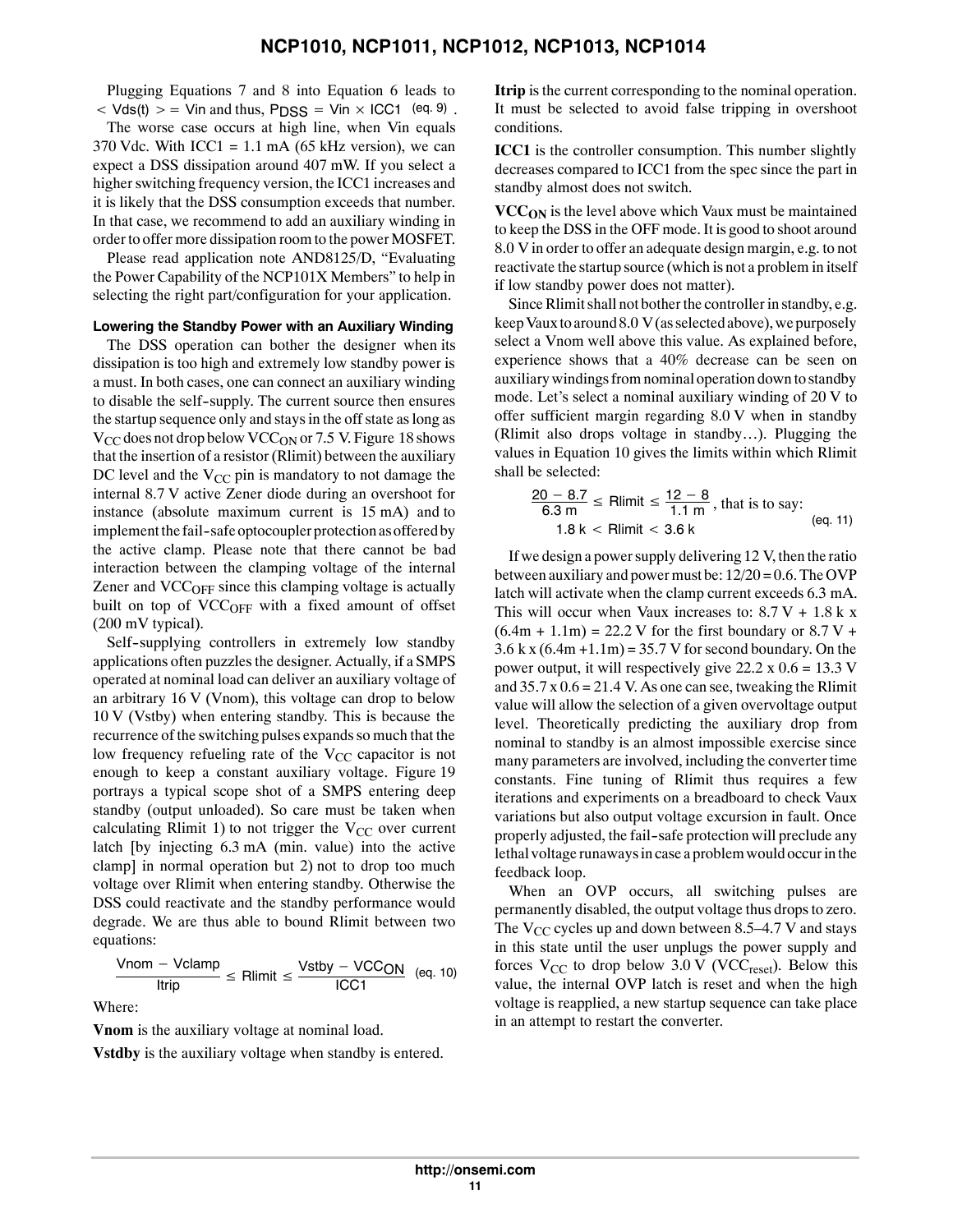

**Figure 18. A more detailed view of the NCP101X offers better insight on how to properly wire an auxiliary winding.**



**Figure 19. The burst frequency becomes so low that it is difficult to keep** an adequate level on the auxiliary V<sub>CC</sub> . . .

### **Lowering the Standby Power with Skip-Cycle**

Skip-cycle offers an efficient way to reduce the standby power by skipping unwanted cycles at light loads. However, the recurrent frequency in skip often enters the audible range and a high peak current obviously generates acoustic noise in the transformer. The noise takes its origins in the resonance of the transformer mechanical structure which is excited by the skipping pulses. A possible solution, successfully implemented in the NCP1200 series, also authorizes skip-cycle but only when the power demand has dropped below a given level. At this time, the peak current is reduced and no noise can be heard. Figure 20 pictures the peak current evolution of the NCP101X entering standby.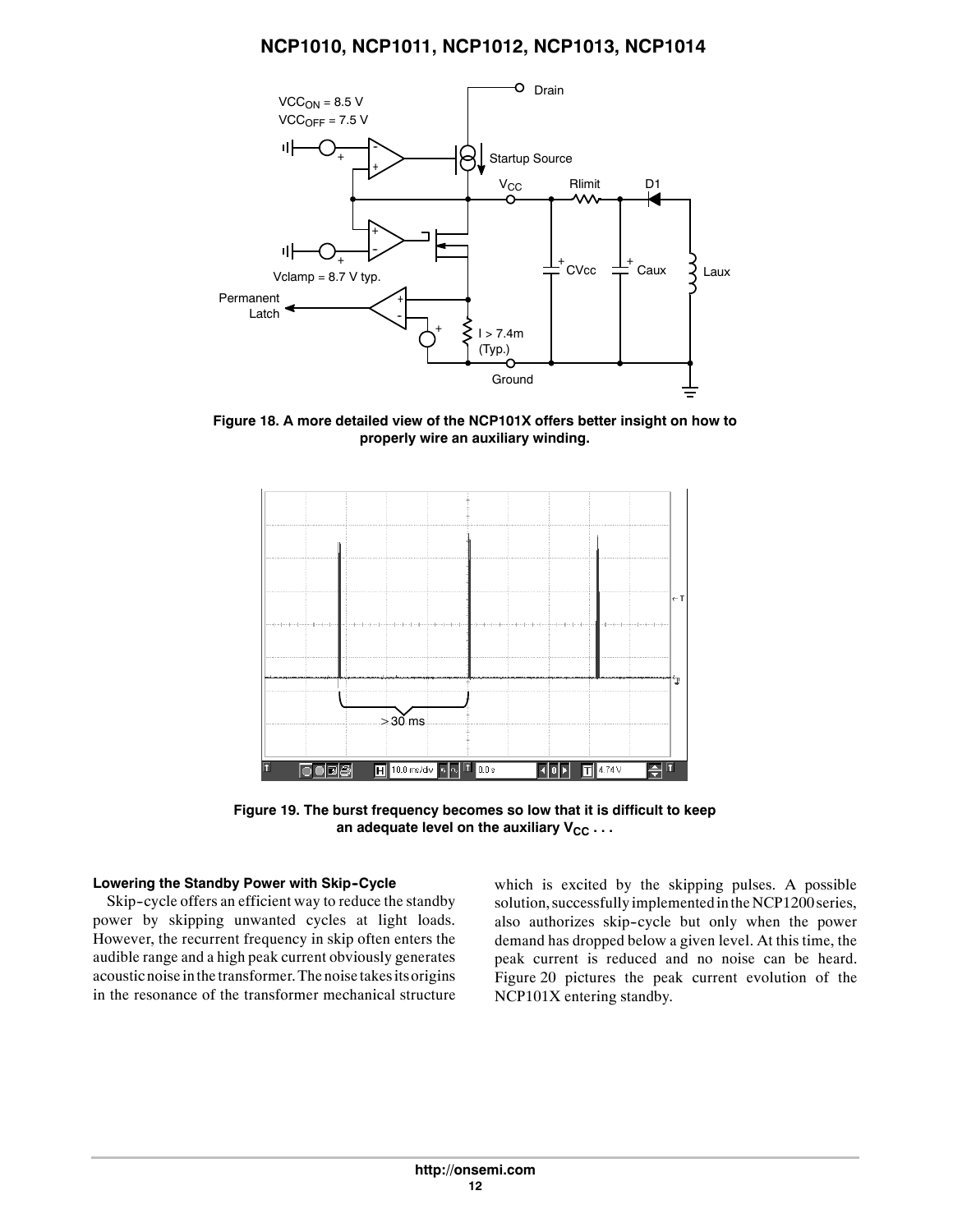

**Figure 20. Low Peak Current Skip-Cycle Guarantees Noise-Free Operation** 

Full power operation involves the nominal switching frequency and thus avoids any noise when running.

Experiments carried on a 5.0 W universal mains board unveiled a standby power of 300 mW @ 230 Vac with the DSS activated and dropped to less than 100 mW when an auxiliary winding is connected.

### **Frequency Jittering for Improved EMI Signature**

By sweeping the switching frequency around its nominal value, it spreads the energy content on adjacent frequencies rather than keeping it centered in one single ray. This offers the benefit to artificially reduce the measurement noise on a standard EMI receiver and pass the tests more easily. The EMI sweep is implemented by routing the  $V_{CC}$  ripple (induced by the DSS activity) to the internal oscillator. As a result, the switching frequency moves up and down to the DSS rhythm. Typical deviation is  $\pm 3.3\%$  of the nominal frequency. With a 1.0 V peak-to-peak ripple, the frequency will equal 65 kHz in the middle of the ripple and will increase as  $V_{CC}$  rises or decrease as  $V_{CC}$  ramps down. Figure 21 portrays the behavior we have adopted.



Figure 21. The V<sub>CC</sub> ripple is used to introduce a frequency jittering on the internal oscillator sawtooth. **Here, a 65 kHz version was selected.**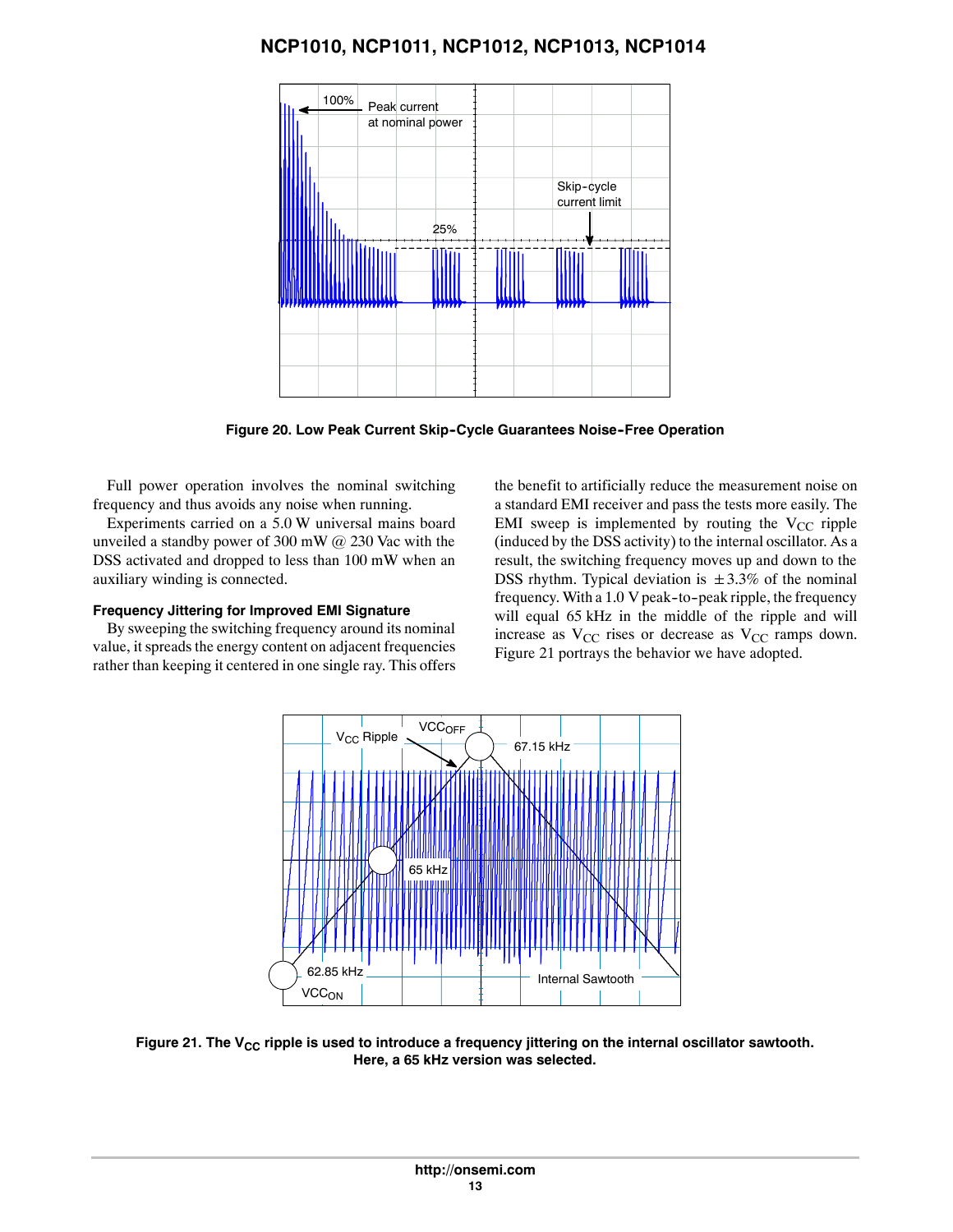### Soft-Start

The NCP101X features an internal  $1.0$  ms soft-start activated during the power on sequence (PON). As soon as V<sub>CC</sub> reaches VCC<sub>OFF</sub>, the peak current is gradually increased from nearly zero up to the maximum internal clamping level (e.g. 350 mA). This situation lasts 1.0 ms and further to that time period, the peak current limit is blocked to the maximum until the supply enters regulation. The soft-start is also activated during the over current burst (OCP) sequence. Every restart attempt is followed by a soft-start activation. Generally speaking, the soft-start will be activated when  $V_{CC}$  ramps up either from zero (fresh power-on sequence) or 4.7 V, the latch-off voltage occurring during OCP. Figure 22 portrays the soft-start behavior. The time scales are purposely shifted to offer a better zoom portion.



Figure 22. Soft-Start is activated during a startup sequence or an OCP condition.

### **Non--Latching Shutdown**

In some cases, it might be desirable to shut off the part temporarily and authorize its restart once the default has disappeared. This option can easily be accomplished through a single NPN bipolar transistor wired between FB and ground. By pulling FB below the internal skip level (Vskip), the output pulses are disabled. As soon as FB is relaxed, the IC resumes its operation. Figure 23 depicts the application example.



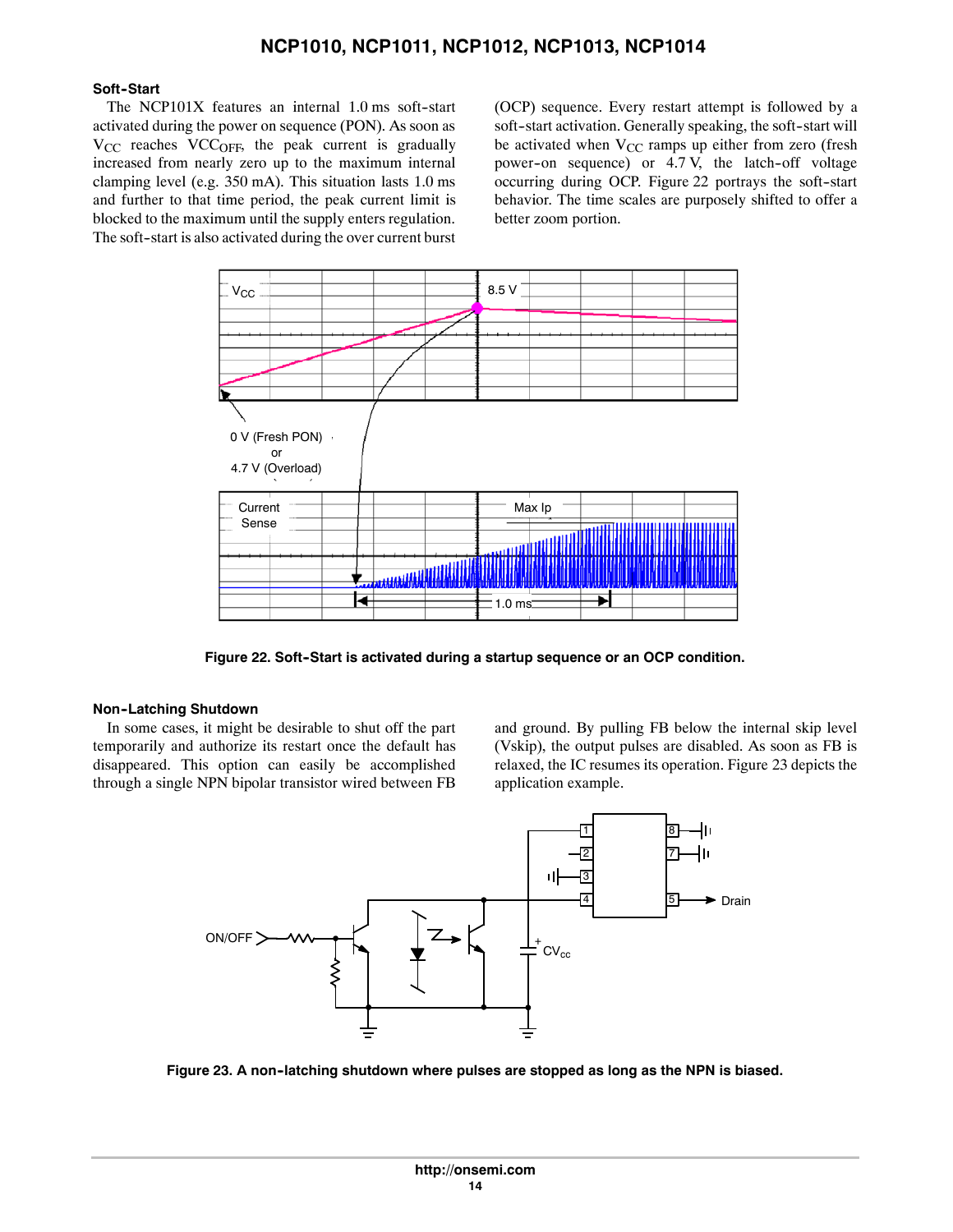### **Full Latching Shutdown**

Other applications require a full latching shutdown, e.g. when an abnormal situation is detected (overtemperature or overvoltage). This feature can easily be implemented through two external transistors wired as a discrete SCR. When the OVP level exceeds the Zener breakdown

voltage, the NPN biases the PNP and fires the equivalent SCR, permanently bringing down the FB pin. The switching pulses are disabled until the user unplugs the power supply.



**Figure 24. Two Bipolars Ensure a Total Latch--Off of the SMPS in Presence of an OVP**

Rhold ensures that the SCR stays on when fired. The bias current flowing through Rhold should be small enough to let the  $V_{CC}$  ramp up (8.5 V) and down (7.5 V) when the SCR is fired. The NPN base can also receive a signal from a temperature sensor. Typical bipolars can be MMBT2222 and MMBT2907 for the discrete latch. The MMBT3946 features two bipolars NPN+PNP in the same package and could also be used.

### **Power Dissipation and Heatsinking**

The NCP101X welcomes two dissipating terms, the DSS current-source (when active) and the MOSFET. Thus, Ptot =  $P_{DSS}$  +  $P_{MOSFET}$ . When the PDIP-7 package is surrounded by copper, it becomes possible to drop its thermal resistance junction-to-ambient,  $R_{\theta JA}$  down to  $75^{\circ}$ C/W and thus dissipate more power. The maximum power the device can thus evacuate is:  $Pmax = \frac{T_{Jmax} - T_{\text{ambmax}}}{R_{\theta J}A}$  (eq. 12) which gives around  $1.0$  W for an ambient of  $50^{\circ}$ C. The losses inherent to the MOSFET R<sub>DSon</sub> can be evaluated using the following formula: Pmos =  $\frac{1}{3} \cdot lp^2 \cdot d \cdot RDSon$  (eq. 13), where Ip is the worse case peak current (at the lowest line input), d is the converter operating duty-cycle and  $R_{DSon}$ , the MOSFET resistance for  $T_J = 100^{\circ}$ C. This formula is only valid for Discontinuous Conduction Mode (DCM) operation where the turn--on losses are null (the primary current is zero when you restart the MOSFET). Figure 25 gives a possible layout to help drop the thermal resistance. When measured on a  $35 \mu m$  (1 oz) copper thickness PCB, we obtained a thermal resistance of  $75^{\circ}$ C/W.



**Figure 25. A Possible PCB Arrangement to Reduce the Thermal Resistance Junction--to--Ambient**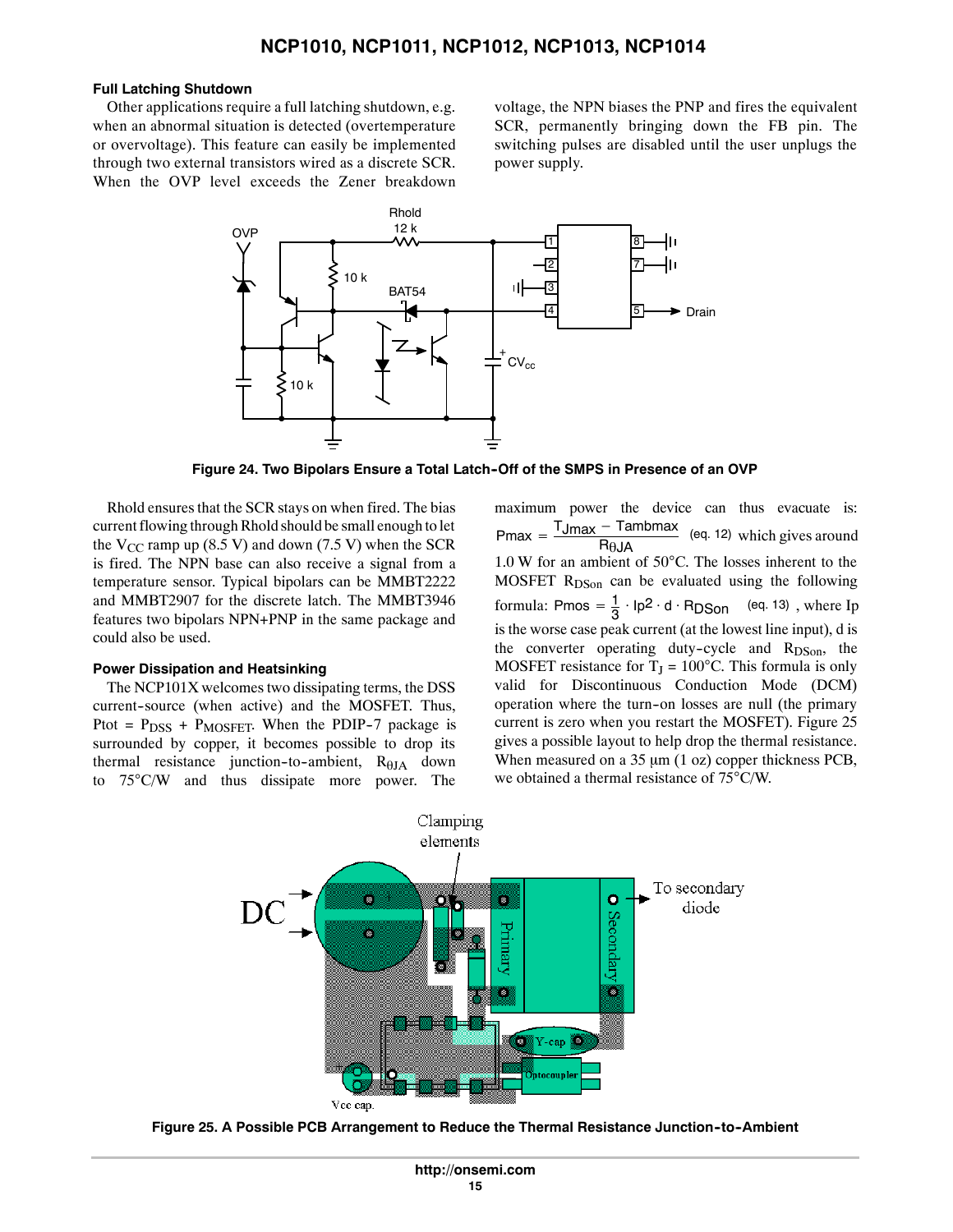#### **Design Procedure**

The design of an SMPS around a monolithic device does not differ from that of a standard circuit using a controller and a MOSFET. However, one needs to be aware of certain characteristics specific of monolithic devices:



**Figure 26. The Drain--Source Wave Shall Always be Positive . . .**

1. In any case, the lateral MOSFET body-diode shall never be forward biased, either during startup (because of a large leakage inductance) or in normal operation as shown by Figure 26.

As a result, the Flyback voltage which is reflected on the drain at the switch opening cannot be larger than the input voltage. When selecting components, you thus must adopt a turn ratio which adheres to the following equation:  $N \cdot ($ Vout + Vf) < Vin  $_{\text{min}}$  (eq. 14). For instance, if operating from a 120 V DC rail, with a delivery of 12 V, we can select a reflected voltage of 100 Vdc maximum:  $120-100 > 0$ . Therefore, the turn ratio Np:Ns must be smaller than  $100/(12 + 1) = 7.7$  or Np:Ns < 7.7. We will see later on how it affects the calculation.

- 2. A current-mode architecture is, by definition, sensitive to subharmonic oscillations. Subharmonic oscillations only occur when the SMPS is operating in Continuous Conduction Mode (CCM) together with a duty-cycle greater than 50%. As a result, we recommend to operate the device in DCM only, whatever duty-cycle it implies (max = 65%). However, CCM operation with duty-cycles below  $40\%$  is possible.
- 3. Lateral MOSFETs have a poorly dopped body--diode which naturally limits their ability to sustain the avalanche. A traditional RCD clamping network shall thus be installed to protect the MOSFET. In some low power applications, a simple capacitor can also be used since

Vdrain max = Vin + N · (Vout + Vf) + lp · 
$$
\sqrt{\frac{Lf}{Ctot}}
$$
  
(eq. 15) where I f is the leakage inductance

(eq. 15) , where Lf is the leakage inductance,

Ctot is the total capacitance at the drain node (which is increased by the capacitor wired between drain and source), N the Np:Ns turn ratio, Vout the output voltage, Vf the secondary diode forward drop and finally, Ip the maximum peak current. Worse case occurs when the SMPS is very close to regulation, e.g. the Vout target is almost reached and Ip is still pushed to the maximum.

Taking into account all previous remarks, it becomes possible to calculate the maximum power that can be transferred at low line.

When the switch closes, Vin is applied across the primary inductance Lp until the current reaches the level imposed by the feedback loop. The duration of this event is called the ON time and can be defined by:

$$
ton = \frac{Lp \cdot lp}{Vin}
$$
 (eq. 16)

At the switch opening, the primary energy is transferred to the secondary and the flyback voltage appears across Lp, resetting the transformer core with a slope of

 $\frac{N \cdot (V \cdot V)}{Lp}$  toff, the OFF time is thus:

$$
toff = \frac{Lp \cdot lp}{N \cdot (Vout + Vf)}
$$
 (eq. 17)

If one wants to keep DCM only, but still need to pass the maximum power, we will not allow a dead--time after the core is reset, but rather immediately restart. The switching time can be expressed by:

Tsw = toff + ton = Lp · lp · 
$$
\left(\frac{1}{\text{Vir}} + \frac{1}{\text{N} \cdot (\text{Vout} + \text{Vf})}\right)
$$
  
(eq. 18)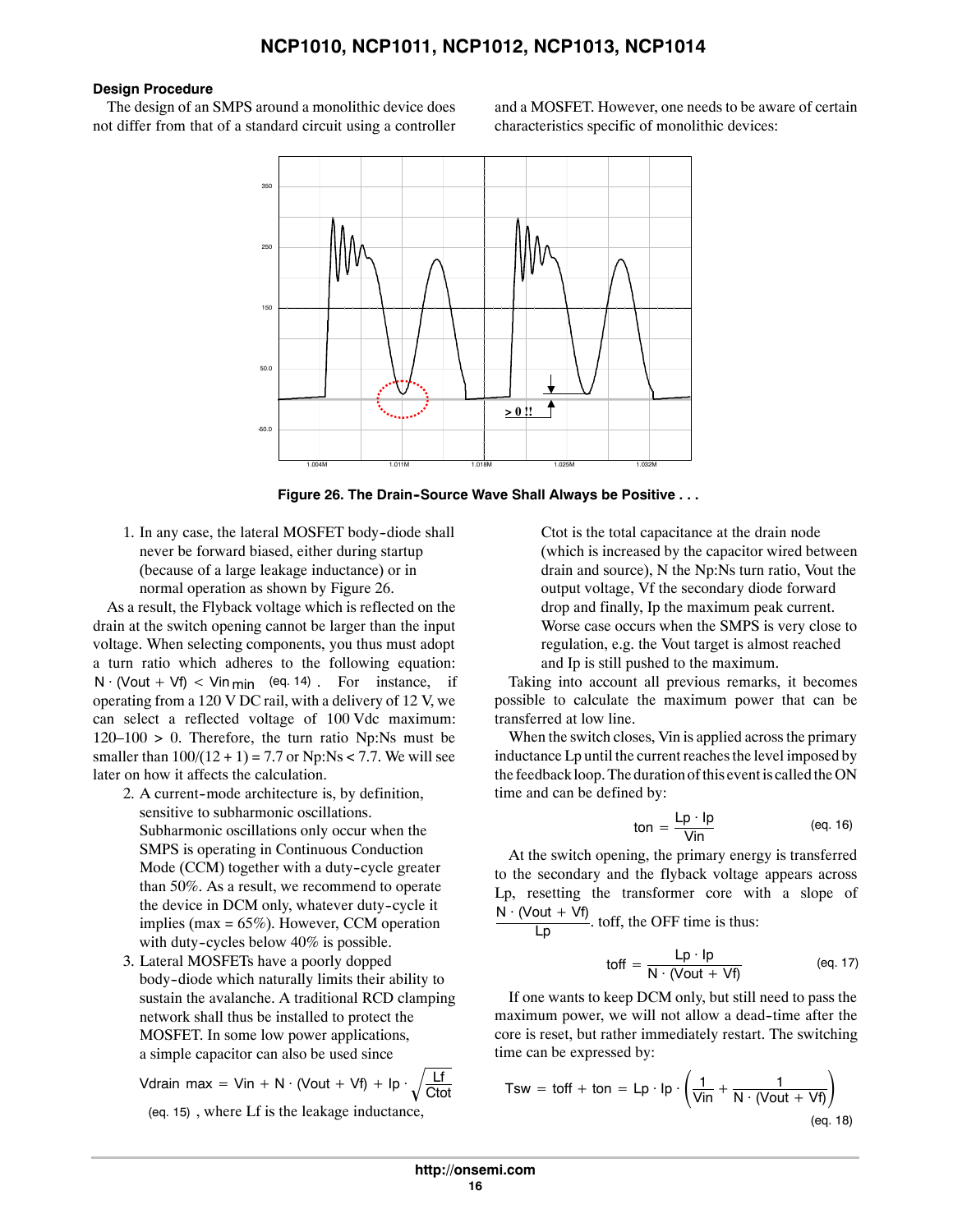The Flyback transfer formula dictates that:

 $\frac{\text{Pout}}{\eta} = \frac{1}{2} \cdot \text{Lp} \cdot \text{lp2} \cdot \text{Fsw}$  (eq. 19) which, by extracting Ip and plugging into Equation 19, leads to:

$$
Tsw = Lp \sqrt{\frac{2 \cdot Pout}{\eta \cdot Fsw \cdot Lp}} \cdot \left(\frac{1}{Vin} + \frac{1}{N \cdot (Vout + Vf)}\right)_{(eq. 20)}
$$

Extracting Lp from Equation 20 gives:

$$
L
$$
Partial = 
$$
\frac{(Vir \cdot Vr)^{2} \cdot \eta}{2 \cdot Fsw \cdot [Pout \cdot (Vr^{2} + 2 \cdot Vr \cdot Vin + Vin^{2})]}
$$

(eq. 21), with  $V = N$ . (Vout + Vf) and  $\eta$  the efficiency.

If Lp critical gives the inductance value above which DCM operation is lost, there is another expression we can write to connect Lp, the primary peak current bounded by the NCP101X and the maximum duty-cycle that needs to stay below 50%:

Lpmax =  $\frac{DCmax \cdot Vinmin \cdot Tsw}{lpmax}$  (eq. 22) where Vinmin

corresponds to the lowest rectified bulk voltage, hence the longest ton duration or largest duty-cycle. Ip max is the available peak current fromthe considered part, e.g. 350 mA typical for the NCP1013 (however, the minimum value of this parameter shall be considered for reliable evaluation). Combining Equations 21 and 22 gives the maximum theoretical power you can pass respecting the peak current capability of the NCP101X, the maximum duty-cycle and the discontinuous mode operation:

| $Pmax := Tsw^2 \cdot Vinmin^2 \cdot Vr^2 \cdot \eta \cdot$        |          |
|-------------------------------------------------------------------|----------|
| $rsw$                                                             | $Fsw$    |
| $(2 \cdot Lpmax \cdot Vr^2 + 4 \cdot Lpmax \cdot Vr \cdot Vinmin$ |          |
| $+ 2 \cdot Lpmax \cdot Vinmin^2$                                  | (eq. 23) |

From Equation 22 we obtain the operating duty-cycle  $d = \frac{lp \cdot lp}{V in \cdot Tsw}$  (eq. 24) which lets us calculate the RMS current circulating in the MOSFET:

IdRMS = Ip  $\cdot \sqrt{\frac{d}{3}}$  (eq. 25). From this equation, we obtain the average dissipation in the MOSFET: Pavg =  $\frac{1}{3} \cdot$  lp<sup>2</sup> · d · RDSon (eq. 26) to which switching losses shall be added.

If we stick to Equation 23, compute Lp and follow the above calculations, we will discover that a power supply built with the NCP101X and operating from a 100 Vac line minimum will not be able to deliver more than 7.0 W continuous, regardless of the selected switching frequency (however the transformer core size will go down as Fswitching is increased). This number increases significantly when operated from a single European mains (18 W). Application note AND8125/D, "Evaluating the Power Capability of the NCP101X Members" details how to assess the available power budget from all the NCP101X series.

### **Example 1. A 12 V 7.0 W SMPS operating on a large mains with NCP101X:**

Vin  $= 100$  Vac to 250 Vac or 140 Vdc to 350 Vdc once rectified, assuming a low bulk ripple

Efficiency = 80%

Vout =  $12$  V, Iout =  $580$  mA

Fswitching  $= 65$  kHz

Ip max =  $350$  mA  $- 10\% = 315$  mA

Applying the above equations leads to:

Selected maximum reflected voltage = 120 V

with Vout = 12 V, secondary drop =  $0.5 \text{ V} \rightarrow \text{Np:Ns} = 1:0.1$ 

Lp critical  $= 3.2$  mH

 $Ip = 292 mA$ 

Duty-cycle worse case  $= 50\%$ 

Idrain RMS = 119 mA

 $P_{MOSFET}$  = 354 mW at  $R_{DSon}$  = 24  $\Omega$  (T<sub>J</sub> > 100<sup>o</sup>C)

 $P<sub>DSS</sub> = 1.1$  mA x 350 V = 385 mW, if DSS is used

Secondary diode voltage stress =  $(350 \times 0.1) + 12 = 47$  V (e.g. a MBRS360T3, 3.0 A/60 V would fit)

### **Example 2. A 12 V 16 W SMPS operating on narrow European mains with NCP101X:**

Vin = 230 Vac  $\pm$  15%, 276 Vdc for Vin min to 370 Vdc once rectified

Efficiency =  $80\%$ 

Vout =  $12$  V, Iout =  $1.25$  A

Fswitching  $= 65$  kHz

Ip max =  $350$  mA  $- 10\%$  =  $315$  mA

Applying the equations leads to:

Selected maximum reflected voltage =  $250 \text{ V}$ 

with Vout = 12 V, secondary drop =  $0.5 \text{ V} \rightarrow \text{Np:Ns} = 1:0.05$ 

 $Lp = 6.6$  mH

 $Ip = 0.305 mA$ 

Duty-cycle worse case  $= 0.47$ 

Idrain  $RMS = 121$  mA

 $P_{MOSFET} = 368$  mW at  $R_{DSon} = 24 \Omega (T_J > 100^{\circ}C)$ 

 $P<sub>DSS</sub> = 1.1$  mA x 370 V = 407 mW, if DSS is used below an ambient of 50°C.

Secondary diode voltage stress =  $(370 \times 0.05) + 12 = 30.5$  V (e.g. a MBRS340T3, 3.0 A/40 V)

Please note that these calculations assume a flat DC rail whereas a 10 ms ripple naturally affects the final voltage available on the transformer end. Once the Bulk capacitor has been selected, one should check that the resulting ripple (min Vbulk?) is still compatible with the above calculations. As an example, to benefit from the largest operating range, a 7.0 W board was built with a  $47 \mu$ F bulk capacitor which ensured discontinuous operation even in the ripple minimum waves.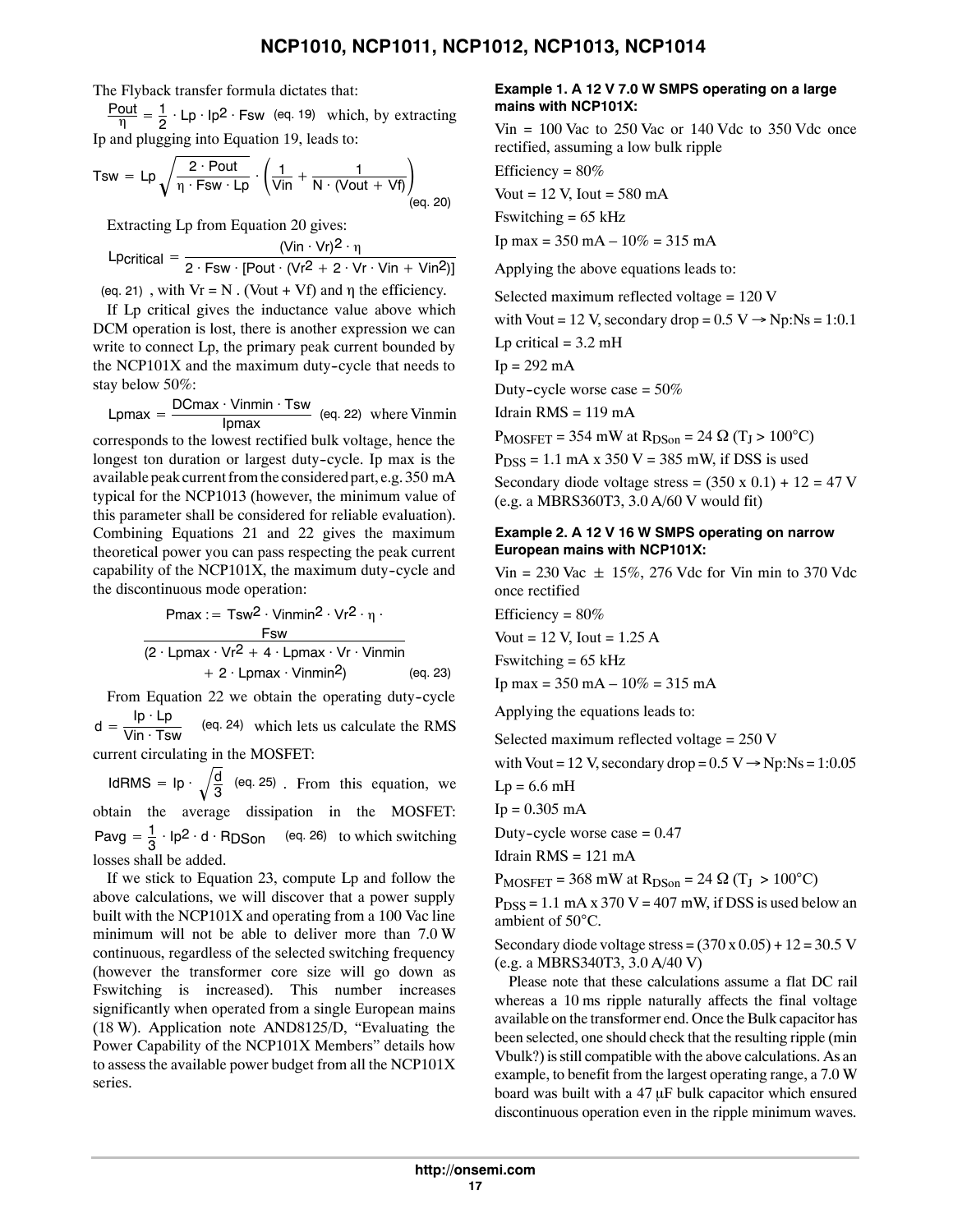### **MOSFET Protection**

As in any Flyback design, it is important to limit the drain excursion to a safe value, e.g. below the MOSFET  $BV<sub>DSS</sub>$  which is 700 V. Figure 27 presents possible implementations:



**Figure 27. Different Options to Clamp the Leakage Spike**

**Figure 27A**: The simple capacitor limits the voltage according to Equation 15. This option is only valid for low power applications, e.g. below 5.0 W, otherwise chances exist to destroy the MOSFET. After evaluating the leakage inductance, you can compute C with Equation 15. Typical values are between 100 pF and up to 470 pF. Large capacitors increase capacitive losses.

**Figure 27B**: This diagram illustrates the most standard circuitry called the RCD network. Rclamp and Cclamp are calculated using the following formulas:

$$
Relamp = \frac{2 \cdot Vclamp \cdot (Vclamp - (Vout + Vf sec) \cdot N)}{Lleak \cdot lp^{2} \cdot Fsw}
$$
\n
$$
\frac{eq. 27}{eq. 27}
$$

$$
Cclamp = \frac{Vclamp}{Vripple \cdot Fsw \cdot Rclamp}
$$
 (eq. 28)

Vclamp is usually selected 50-80 V above the reflected value N x (Vout + Vf). The diode needs to be a fast one and a MUR160 represents a good choice. One major drawback of the RCD network lies in its dependency upon the peak current. Worse case occurs when Ip and Vin are maximum and Vout is close to reach the steady-state value.

**Figure 27C**: This option is probably the most expensive of all three but it offers the best protection degree. If you need a very precise clamping level, you must implement a Zener diode or a TVS. There are little technology differences behind a standard Zener diode and a TVS. However, the die area is far bigger for a transient suppressor than that of Zener. A 5.0 W Zener diode like the 1N5388B will accept 180 W peak power if it lasts less than 8.3 ms. If the peak current in the worse case (e.g. when the PWM circuit maximum current limit works) multiplied by the nominal Zener voltage exceeds these 180 W, then the diode will be destroyed when the supply experiences overloads. A transient suppressor like the P6KE200 still dissipates 5.0 W of continuous power but is able to accept surges up to 600 W @ 1.0 ms. Select the Zener or TVS clamping level between 40 to 80 V above the reflected output voltage when the supply is heavily loaded.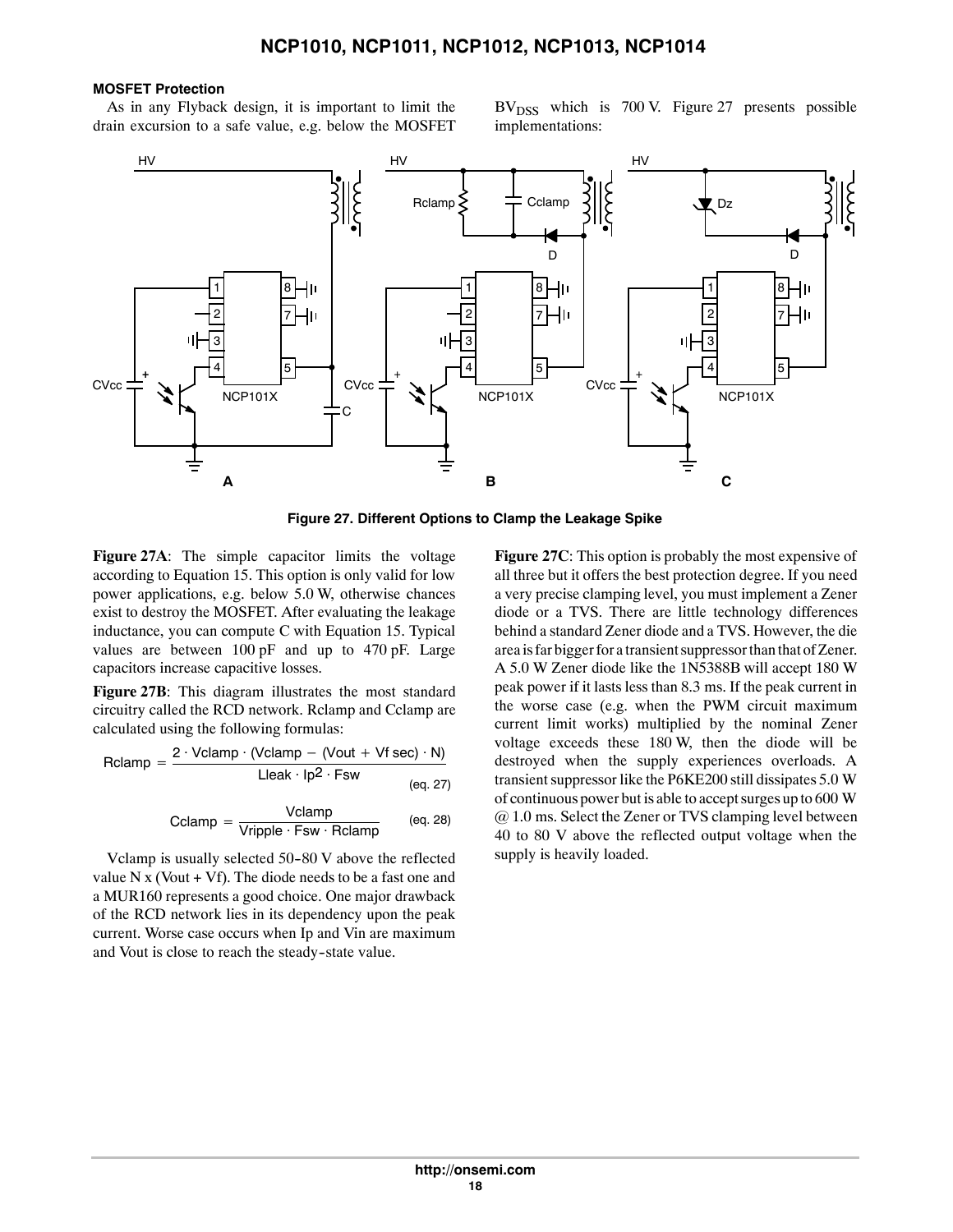## **Typical Application Examples**

### **A 6.5 W NCP1012--Based Flyback Converter**

Figure 28 shows a converter built with a NCP1012 delivering 6.5 W from a universal input. The board uses the Dynamic Self-Supply and a simplified Zener-type feedback. This configuration was selected for cost reasons and a more precise circuitry can be used, e.g. based on a TL431:



Figure 28. An NCP1012-Based Flyback Converter Delivering 6.5 W

The converter built according to Figure 29 layouts, gave the following results:

- Efficiency at Vin = 100 Vac and Pout =  $6.5 W = 75.7\%$
- Efficiency at Vin = 230 Vac and Pout =  $6.5 W = 76.5\%$



Figure 29. The NCP1012-Based PCB Layout . . . and its Associated Component Placement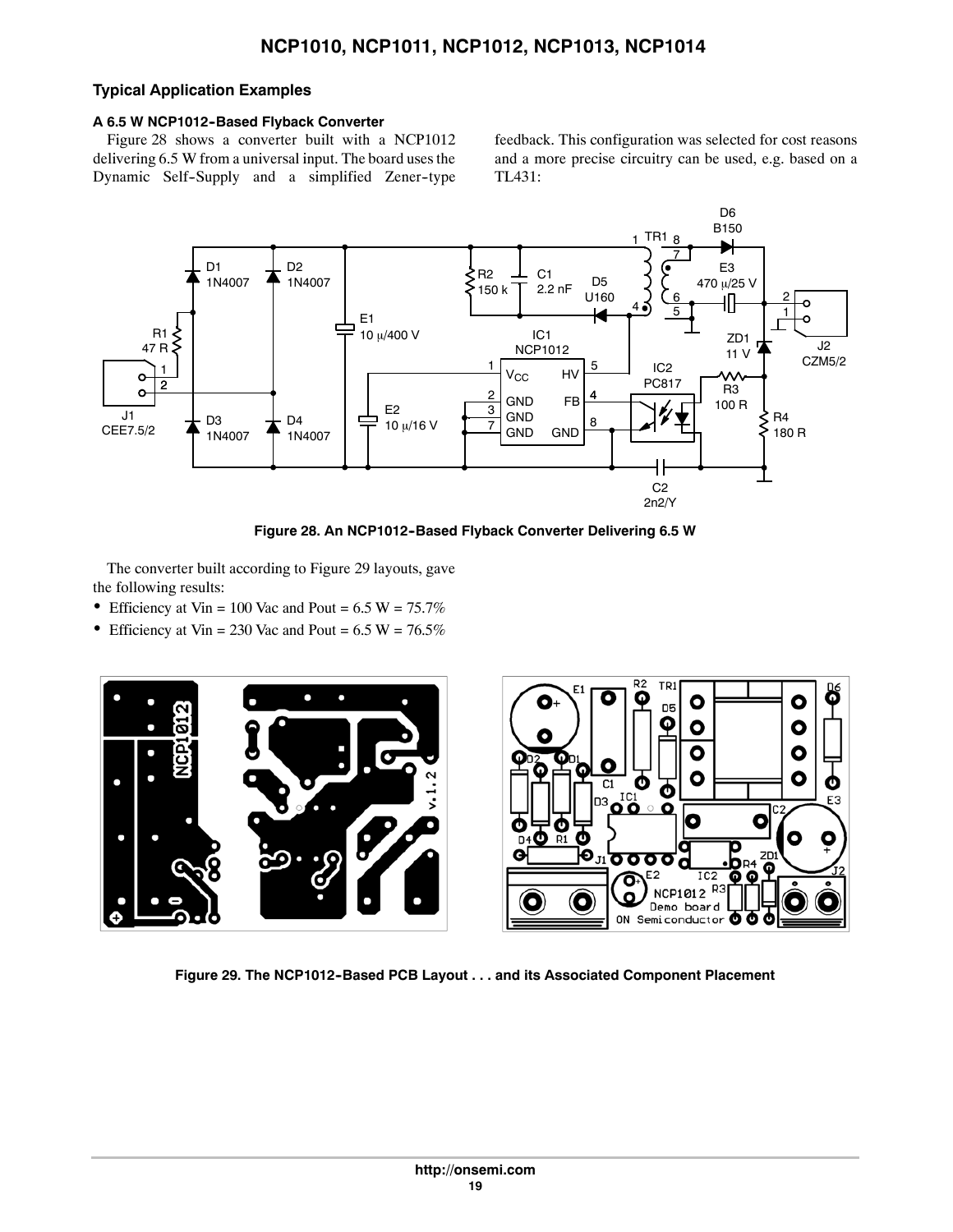### **A 7.0 W NCP1013--based Flyback Converter Featuring Low Standby Power**

Figure 30 depicts another typical application showing a NCP1013-65 kHz operating in a 7.0 W converter up to 70°C of ambient temperature. We can increase the output power since an auxiliary winding is used, the DSS is disabled, and thus offering more room for the MOSFET. In this application, the feedback is made via a TLV431 whose low bias current (100  $\mu$ A min) helps to lower the no-load standby power.



**Figure 30. A Typical Converter Delivering 7.0 W from a Universal Mains**

Measurements have been taken from a demonstration board implementing the diagram in Figure 30 and the following results were achieved, with either the auxiliary winding in place or through the Dynamic Self-Supply:

Vin = 230 Vac, auxiliary winding, Pout =  $0$ , Pin =  $60$  mW

Vin = 100 Vac, auxiliary winding, Pout =  $0$ , Pin =  $42 \text{ mW}$ 

 $V$ in = 230 Vac, Dynamic Self-Supply, Pout = 0,  $Pin = 300$  mW

 $V$ in = 100 Vac, Dynamic Self-Supply, Pout = 0,  $Pin = 130$  mW

Pout = 7.0 W,  $\eta$  = 81% @ 230 Vac, with auxiliary winding Pout = 7.0 W,  $\eta$  = 81.3 @ 100 Vac, with auxiliary winding

For a quick evaluation of Figure 30 application example, the following transformers are available from Coilcraft:

A9619-C, Lp =  $3.0 \text{ mH}$ , Np:Ns =  $1:0.1$ ,  $7.0 \text{ W}$ application on universal mains, including auxiliary winding, NCP1013-65kHz.

A0032-A, Lp =  $6.0$  mH, Np:Ns =  $1:0.055$ , 10 W application on European mains, DSS operation only, NCP1013-65 kHz.

Coilcraft 1102 Silver Lake Road CARY IL 60013 Email: info@coilcraft.com Tel.: 847-639-6400 Fax.: 847-639-1469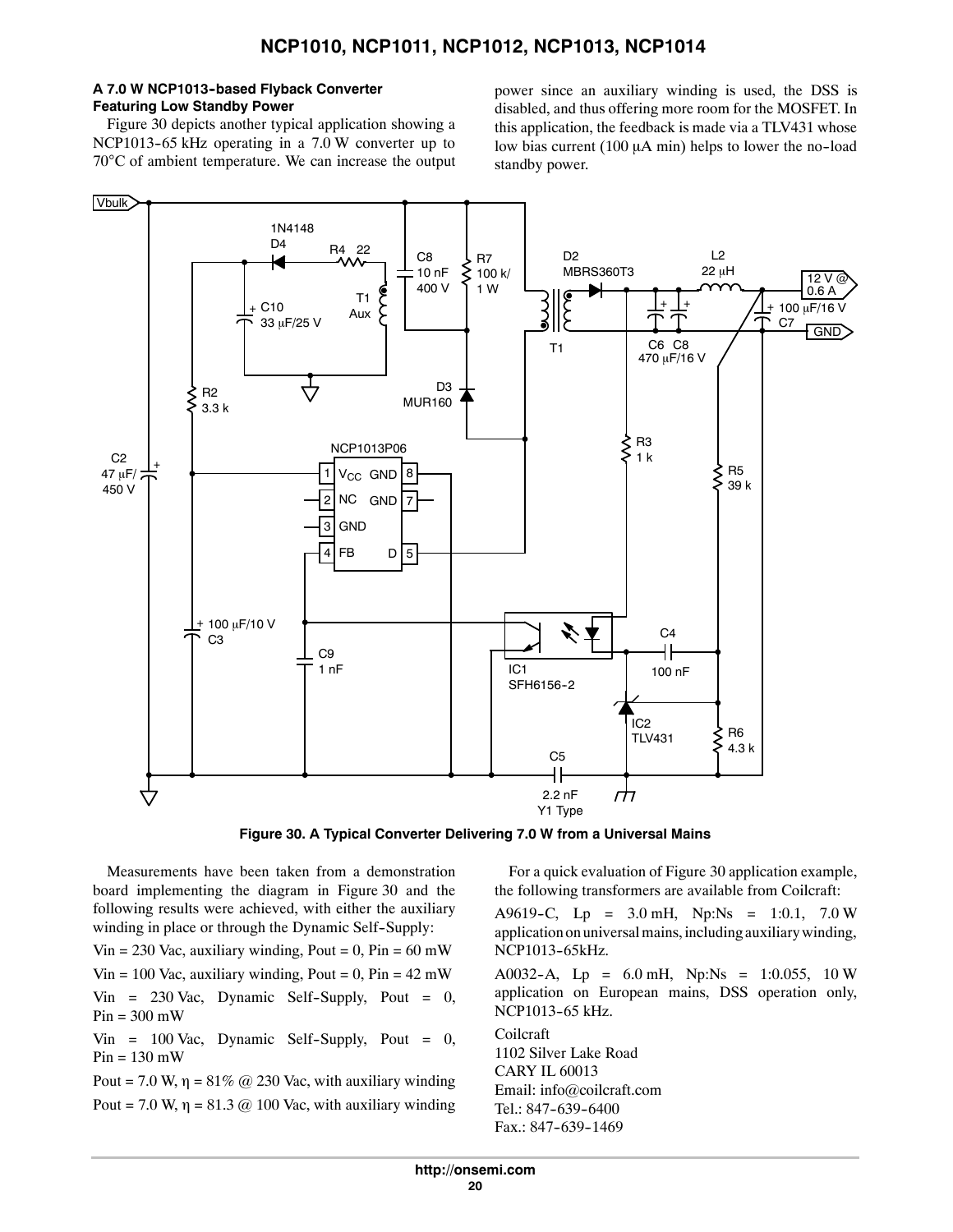### **ORDERING INFORMATION**

| <b>Device Order Number</b> | <b>Frequency</b><br>(kHz) | Package Type                    | Shipping <sup><math>\dagger</math></sup> | R <sub>DSon</sub><br>$(\Omega)$ | lpk (mA) |
|----------------------------|---------------------------|---------------------------------|------------------------------------------|---------------------------------|----------|
| NCP1010AP065G              | 65                        | PDIP-7<br>(Pb-Free)             |                                          | 23                              | 100      |
| NCP1010AP100G              | 100                       | PDIP-7<br>(Pb-Free)             | 50 Units / Rail                          | 23                              | 100      |
| NCP1010AP130G              | 130                       | PDIP-7<br>(Pb-Free)             |                                          | 23                              | 100      |
| NCP1011APL065R2G           | 65                        | PDIP-7 (Gull Wing)<br>(Pb-Free) | 1000 / Tape & Reel                       | 23                              | 250      |
| NCP1010ST65T3G             | 65                        | <b>SOT-223</b><br>(Pb-Free)     |                                          | 23                              | 100      |
| NCP1010ST100T3G            | 100                       | SOT-223<br>(Pb-Free)            | 4000 / Tape & Reel                       | 23                              | 100      |
| NCP1010ST130T3G            | 130                       | SOT-223<br>(Pb-Free)            |                                          | 23                              | 100      |
| NCP1011AP065G              | 65                        | PDIP-7<br>(Pb-Free)             | 50 Units / Rail                          | 23                              | 250      |
| NCP1011APL065R2G           | 65                        | PDIP-7 (Gull Wing)<br>(Pb-Free) | 1000 / Tape & Reel                       | 23                              | 250      |
| NCP1011AP100G              | 100                       | PDIP-7<br>(Pb-Free)             |                                          | 23                              | 250      |
| NCP1011AP130G              | 130                       | PDIP-7<br>(Pb-Free)             | 50 Units / Rail                          | 23                              | 250      |
| NCP1011APL130R2G           | 130                       | PDIP-7 (Gull Wing)<br>(Pb-Free) | 1000 / Tape & Reel                       | 23                              | 250      |
| NCP1011ST65T3G             | 65                        | SOT-223<br>(Pb-Free)            |                                          | 23                              | 250      |
| NCP1011ST100T3G            | 100                       | SOT-223<br>(Pb-Free)            | 4000 / Tape & Reel                       | 23                              | 250      |
| NCP1011ST130T3G            | 130                       | SOT-223<br>(Pb-Free)            |                                          | 23                              | 250      |
| NCP1012AP065G              | 65                        | PDIP-7<br>(Pb-Free)             | 50 Units / Rail                          | 11                              | 250      |
| NCP1012APL065R2G           | 65                        | PDIP-7 (Gull Wing)<br>(Pb-Free) | 1000 / Tape & Reel                       | 11                              | 250      |
| NCP1012AP100G              | 100                       | PDIP-7<br>(Pb-Free)             | 50 Units / Rail                          | 11                              | 250      |
| NCP1012APL100R2G           | 100                       | PDIP-7 (Gull Wing)<br>(Pb-Free) | 1000 / Tape & Reel                       | 11                              | 250      |
| NCP1012AP133G              | 130                       | PDIP-7<br>(Pb-Free)             | 50 Units / Rail                          | 11                              | 250      |
| NCP1012APL130R2G           | 130                       | PDIP-7 (Gull Wing)<br>(Pb-Free) | 1000 / Tape & Reel                       | 11                              | 250      |
| NCP1012ST65T3G             | 65                        | SOT-223<br>(Pb-Free)            |                                          | 11                              | 250      |
| NCP1012ST100T3G            | 100                       | SOT-223<br>(Pb-Free)            | 4000 / Tape & Reel                       | 11                              | 250      |
| NCP1012ST130T3G            | 130                       | SOT-223<br>(Pb-Free)            | 4000 / Tape & Reel                       | 11                              | 250      |

†For information on tape and reel specifications, including part orientation and tape sizes, please refer to our Tape and Reel Packaging Specifications Brochure, BRD8011/D.

Additional Gull Wing option may be available upon request. Please contact your ON Semiconductor representative.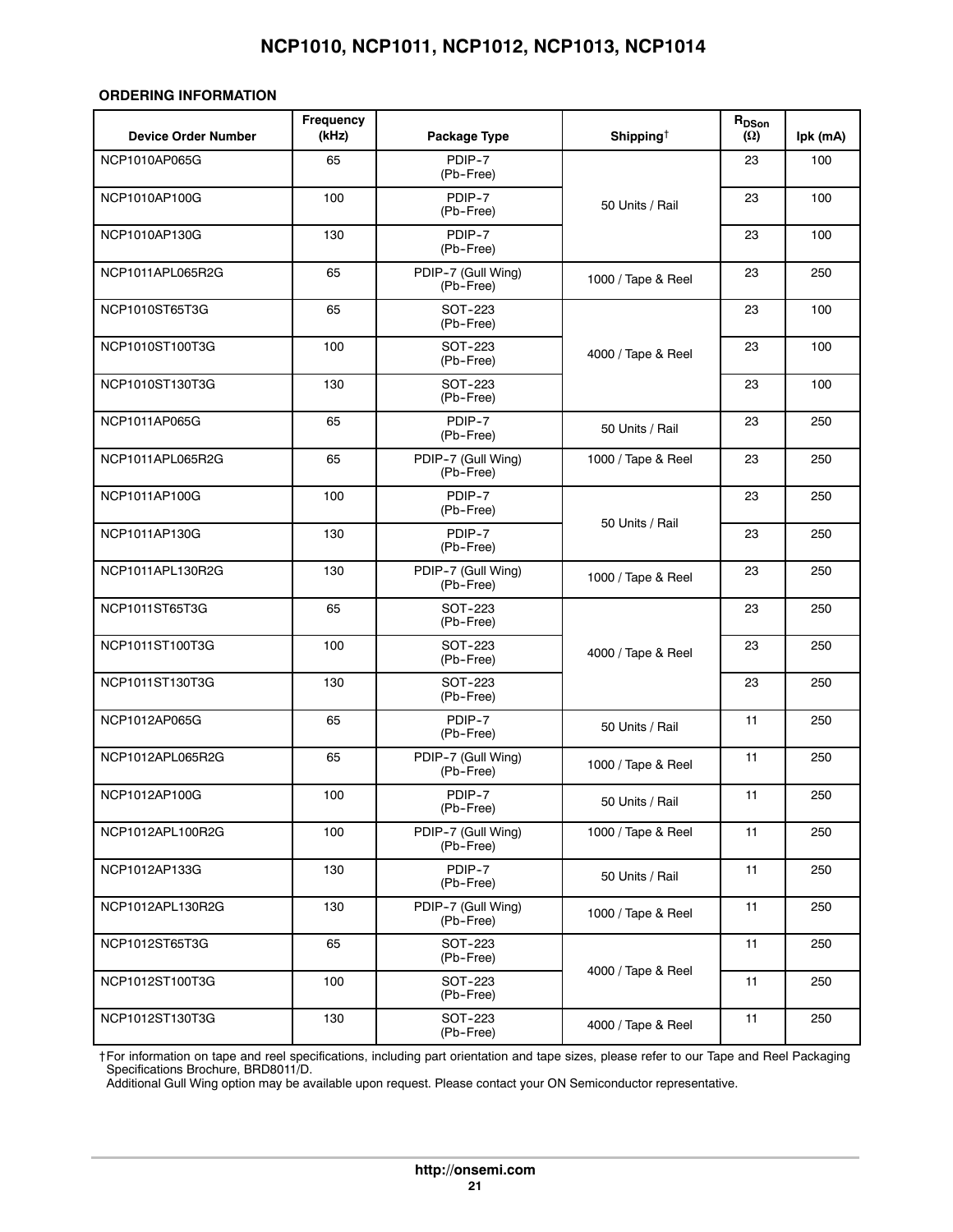### **ORDERING INFORMATION**

| <b>Device Order Number</b> | Frequency<br>(kHz) | Package Type                    | Shipping <sup><math>\dagger</math></sup> | R <sub>DSon</sub><br>$(\Omega)$ | Ipk (mA) |
|----------------------------|--------------------|---------------------------------|------------------------------------------|---------------------------------|----------|
| NCP1013AP065G              | 65                 | PDIP-7<br>(Pb-Free)             |                                          | 11                              | 350      |
| NCP1013AP100G              | 100                | PDIP-7<br>(Pb-Free)             | 50 Units / Rail                          | 11                              | 350      |
| NCP1013AP133G              | 130                | PDIP-7<br>(Pb-Free)             |                                          | 11                              | 350      |
| NCP1013ST65T3G             | 65                 | <b>SOT-223</b><br>(Pb-Free)     |                                          | 11                              | 350      |
| NCP1013ST100T3G            | 100                | SOT-223<br>(Pb-Free)            | 4000 / Tape & Reel                       | 11                              | 350      |
| NCP1013ST130T3G            | 130                | SOT-223<br>(Pb-Free)            |                                          | 11                              | 350      |
| NCP1014AP065G              | 65                 | PDIP-7<br>(Pb-Free)             | 50 Units / Rail                          | 11                              | 450      |
| NCP1014APL065R2G           | 65                 | PDIP-7 (Gull Wing)<br>(Pb-Free) | 1000 / Tape & Reel                       | 11                              | 450      |
| NCP1014AP100G              | 100                | PDIP-7<br>(Pb-Free)             | 50 Units / Rail                          | 11                              | 450      |
| NCP1014APL100R2G           | 100                | PDIP-7 (Gull Wing)<br>(Pb-Free) | 1000 / Tape & Reel                       | 11                              | 450      |
| NCP1014ST65T3G             | 65                 | SOT-223<br>(Pb-Free)            |                                          | 11                              | 450      |
| NCP1014ST100T3G            | 100                | SOT-223<br>(Pb-Free)            | 4000 / Tape & Reel                       | 11                              | 450      |

†For information on tape and reel specifications, including part orientation and tape sizes, please refer to our Tape and Reel Packaging Specifications Brochure, BRD8011/D.

Additional Gull Wing option may be available upon request. Please contact your ON Semiconductor representative.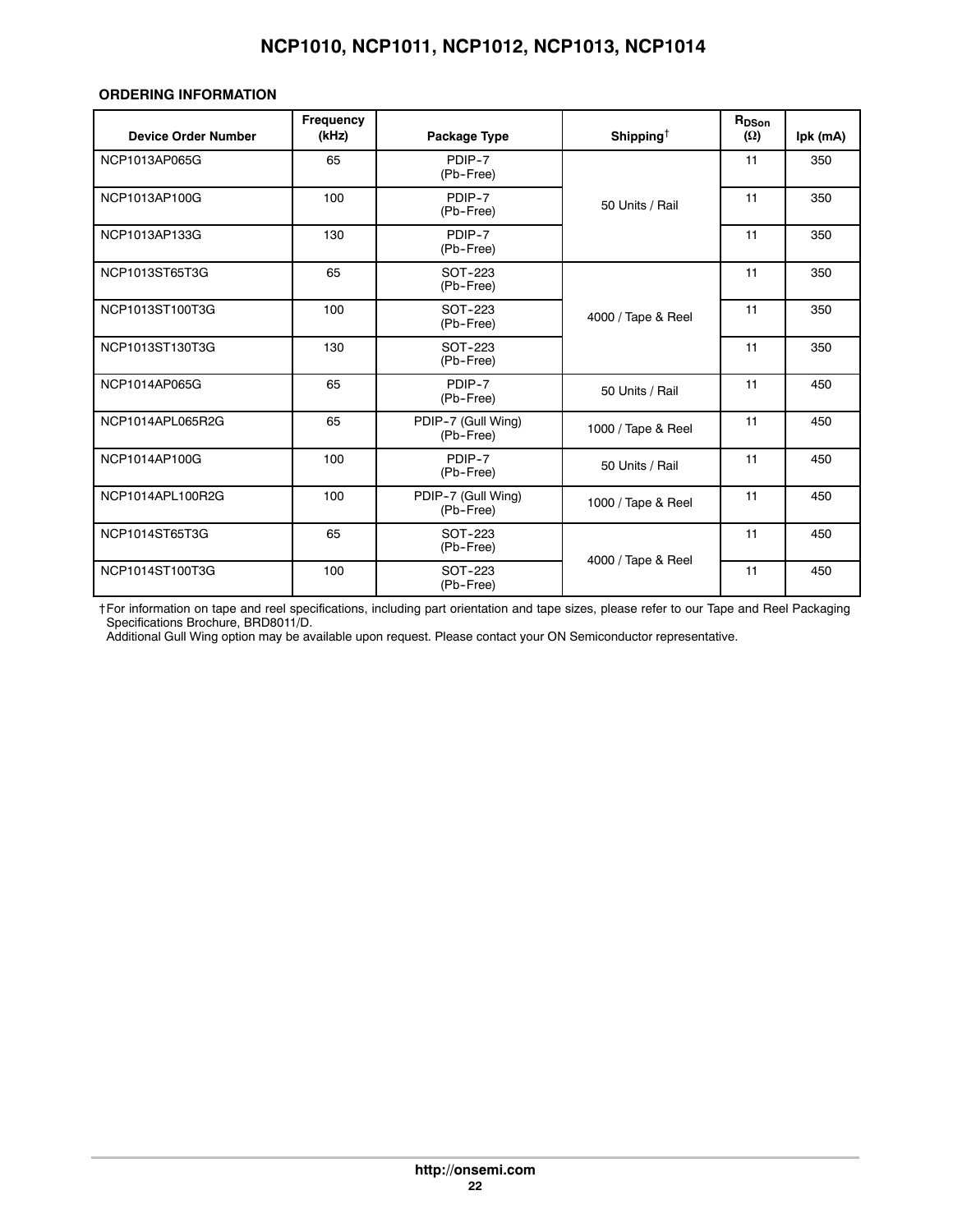### **PACKAGE DIMENSIONS**

**PDIP--7 AP SUFFIX** CASE 626A-01 ISSUE O



**J**

NOTES:<br>1. DIMENSIONING AND TOLERANCING PER ANSI<br>2. CONTROLLING DIMENSION: MILLIMETER.<br>2. CONTROLLING DIMENSION: MILLIMETER.<br>3. PACKAGE CONTOUR OPTIONAL (ROUND OR<br>5QUARE CORNERS).<br>4. DIMENSION L TO CENTER OF LEAD WHEN<br>5. DI

|     |          | MILLIMETERS  |            | <b>INCHES</b> |
|-----|----------|--------------|------------|---------------|
| DIM | MIN      | MAX          | <b>MIN</b> | MAX           |
| A   | 9.40     | 10.16        | 0.370      | 0.400         |
| в   | 6.10     | 6.60         | 0.240      | 0.260         |
| Ć   | 3.94     | 4.45         | 0.155      | 0.175         |
| D   | 0.38     | 0.51         | 0.015      | 0.020         |
| F   | 1.02     | 1.78         | 0.040      | 0.070         |
| G   | 2.54 BSC |              | 0.100 BSC  |               |
| н   | 0.76     | 1.27         | 0.030      | 0.050         |
| J   | 0.20     | 0.30         | 0.008      | 0.012         |
| K   | 2.92     | 3.43         | 0.115      | 0.135         |
|     |          | 7.62 BSC     |            | 0.300 BSC     |
| M   |          | $10^{\circ}$ |            | $10^{\circ}$  |
| N   | 0.76     | 1.01         | 0.030      | 0.040         |

**PDIP--7, GULL WING APL SUFFIX** CASE 626AA-01 ISSUE O







NOTES: 1. DIMENSIONS AND TOLERANCING PER

ASME Y14.5M, 1994. 2. DIMENSIONS IN INCHES.

|     | INCHES                  |           |  |  |  |  |  |
|-----|-------------------------|-----------|--|--|--|--|--|
| DIM | MAX<br>MIN              |           |  |  |  |  |  |
| A   | 0.365                   | 0.385     |  |  |  |  |  |
| в   | 0.240                   | 0.260     |  |  |  |  |  |
| c   | 0.120                   | 0.150     |  |  |  |  |  |
| C1  | 0.124                   | 0.162     |  |  |  |  |  |
| D   |                         | 0.018 TYP |  |  |  |  |  |
| Ē   | 0.039 TYP               |           |  |  |  |  |  |
| F   | 0.045                   | 0.065     |  |  |  |  |  |
| G   |                         | 0.100 BSC |  |  |  |  |  |
| н   | 0.023                   | 0.033     |  |  |  |  |  |
| J   | 0.010                   | TYP       |  |  |  |  |  |
| ĸ   | 0.004                   | 0.012     |  |  |  |  |  |
|     | 0.036                   | 0.044     |  |  |  |  |  |
| м   | o o                     | 80        |  |  |  |  |  |
| N   | 12° <sup>-</sup><br>TYP |           |  |  |  |  |  |
| P   | 0.300 BSC               |           |  |  |  |  |  |
| s   | 0.372                   | 0.388     |  |  |  |  |  |